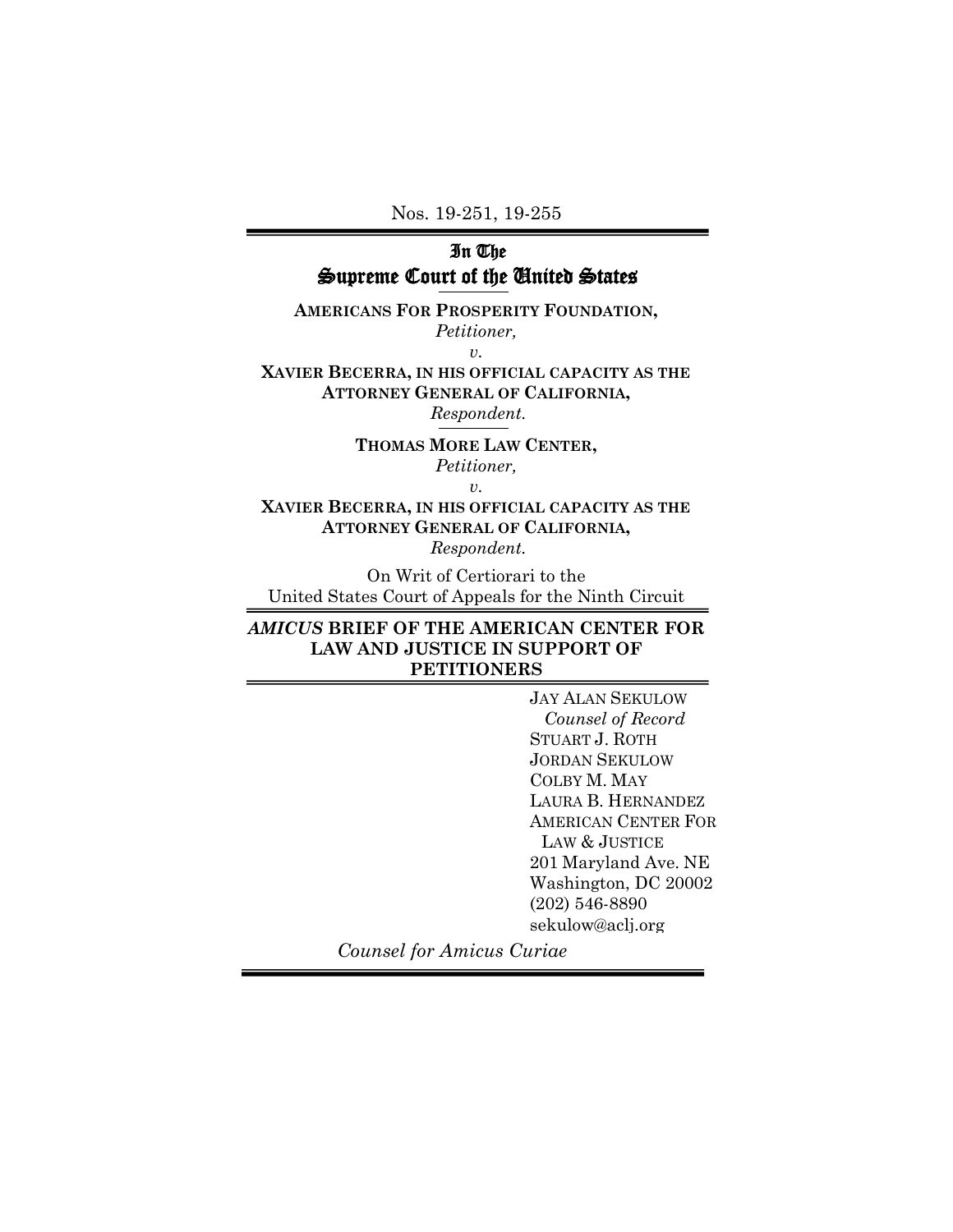# **TABLE OF CONTENTS**

| Page                                                                                                                                                                                                                      |
|---------------------------------------------------------------------------------------------------------------------------------------------------------------------------------------------------------------------------|
|                                                                                                                                                                                                                           |
|                                                                                                                                                                                                                           |
| SUMMARY OF THE ARGUMENT1                                                                                                                                                                                                  |
|                                                                                                                                                                                                                           |
| I. Exacting Scrutiny's Definitional Fluidity<br>Renders It Inadequate to Protect Against<br>Chilling of First Amendment                                                                                                   |
| II. Strict Scrutiny Review Is Necessary to Forestall<br><b>Further Chilling of First Amendment</b><br>Associational Rights from the Dramatic Increase<br>in Retaliation Against Those<br>with Disfavored Political Views9 |
| A. Harassment and Retaliation for Disfavored<br>Political Views - A Recent Fixture of                                                                                                                                     |
| B. The Pervasiveness of Harassment and<br>Retaliation Against Those with Disfavored                                                                                                                                       |
| Major Media Outlets12<br>1.                                                                                                                                                                                               |
| $2_{-}$                                                                                                                                                                                                                   |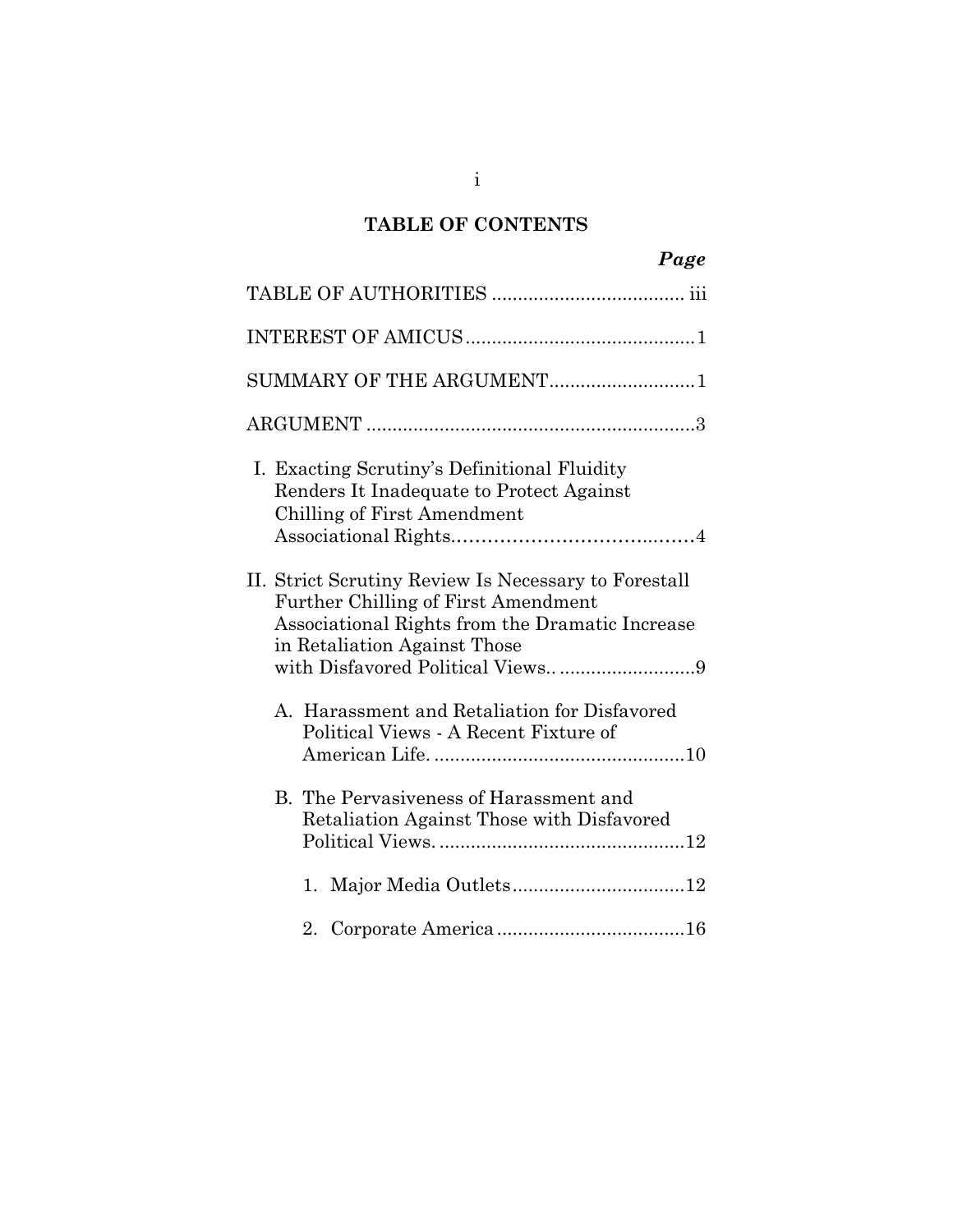| 5. Retaliation by Government Officials23 |  |
|------------------------------------------|--|
|                                          |  |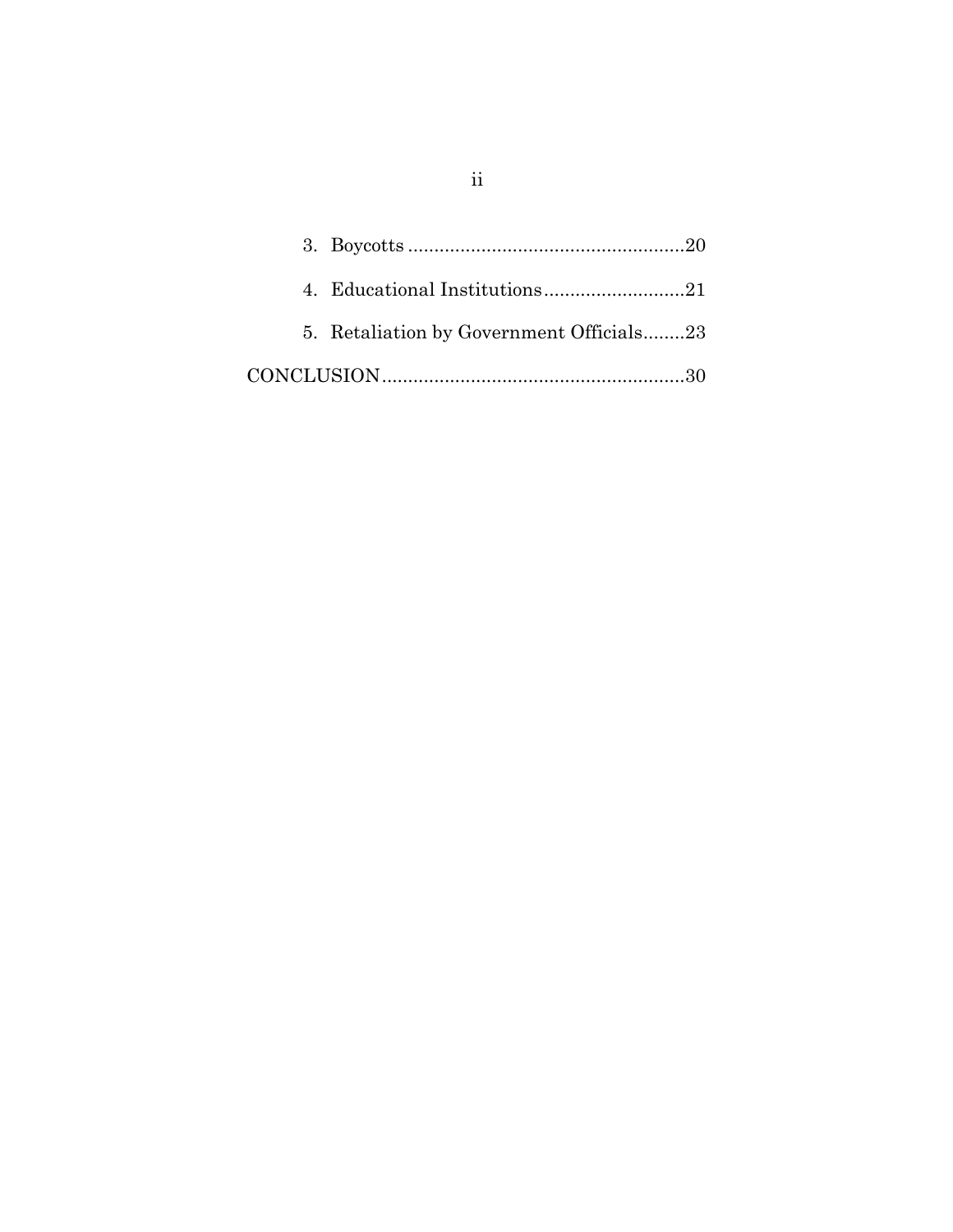# **TABLE OF AUTHORITIES**

# *Page(s)*

| Cases<br>Ams. for Prosperity Found. v. Becerra,           |
|-----------------------------------------------------------|
| Bates v. City of Little Rock,                             |
| Brown v. Socialist Workers '74<br>Campaign Comm. (Ohio),  |
| Buckley v. Am. Const. Law Found.,                         |
| Buckley v. Valeo,                                         |
| Burson v. Freeman,                                        |
| Cent. Hudson Gas & Elec. Corp. v.<br>Pub. Serv. Comm'n, 4 |
| Citizens United v. Schneiderman,                          |
| Davis v. FEC,                                             |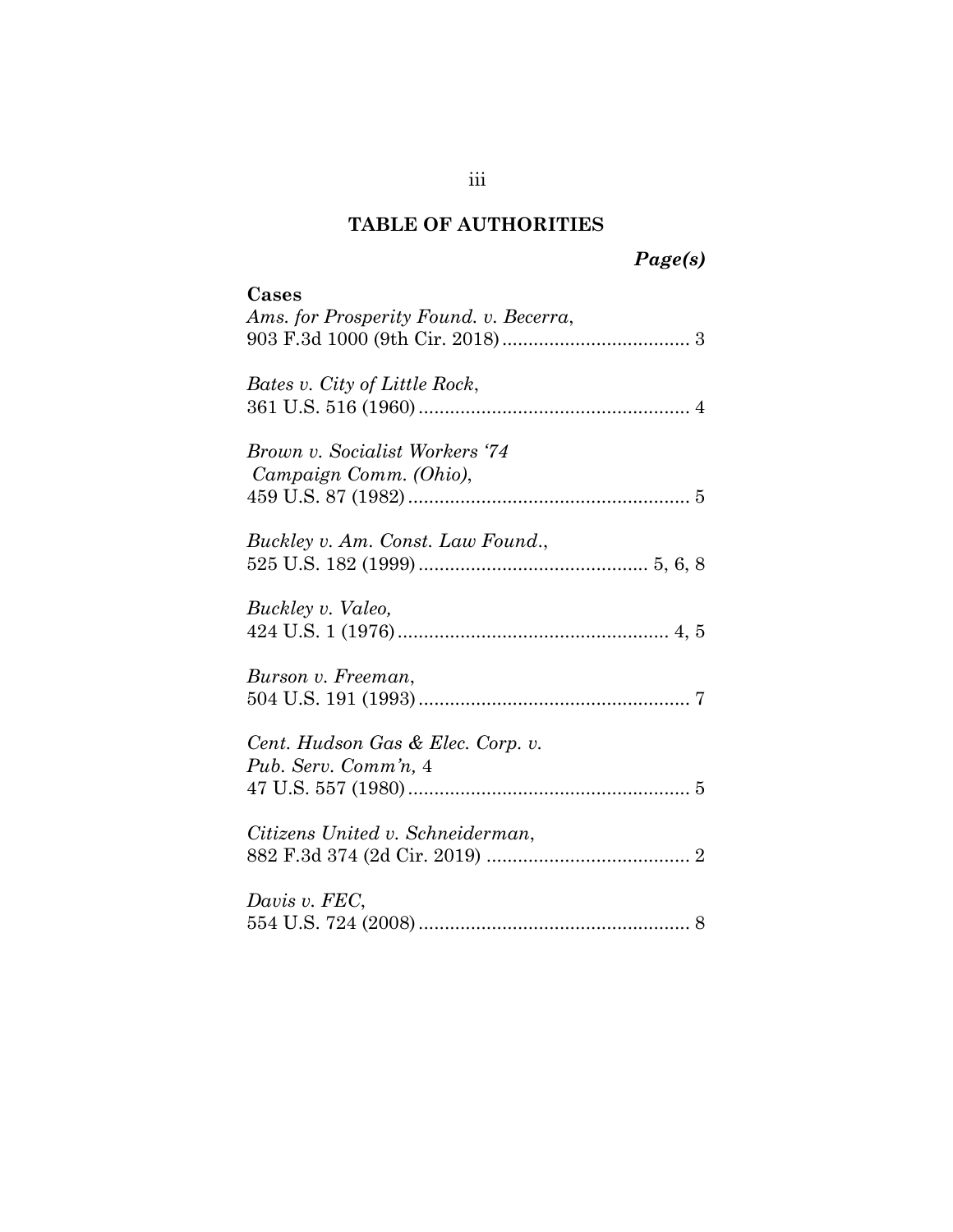| Gibson v. Fla. Legis. Comm.,           |
|----------------------------------------|
| John Doe No. 1 v. Reed,                |
| Libertarian Party of Ohio v. Husted,   |
| Louisiana ex rel. Gremillion v. NAACP, |
| McConnell v. FEC,                      |
| McCutcheon v. FEC,                     |
| McIntyre v. Ohio Elections Comm.,      |
| NAACP v. Ala. ex rel. Patterson,       |
| NAACP v. Button,                       |
| Riley v. Nat'l Fed'n of the Blind,     |
| Shelton v. Tucker,                     |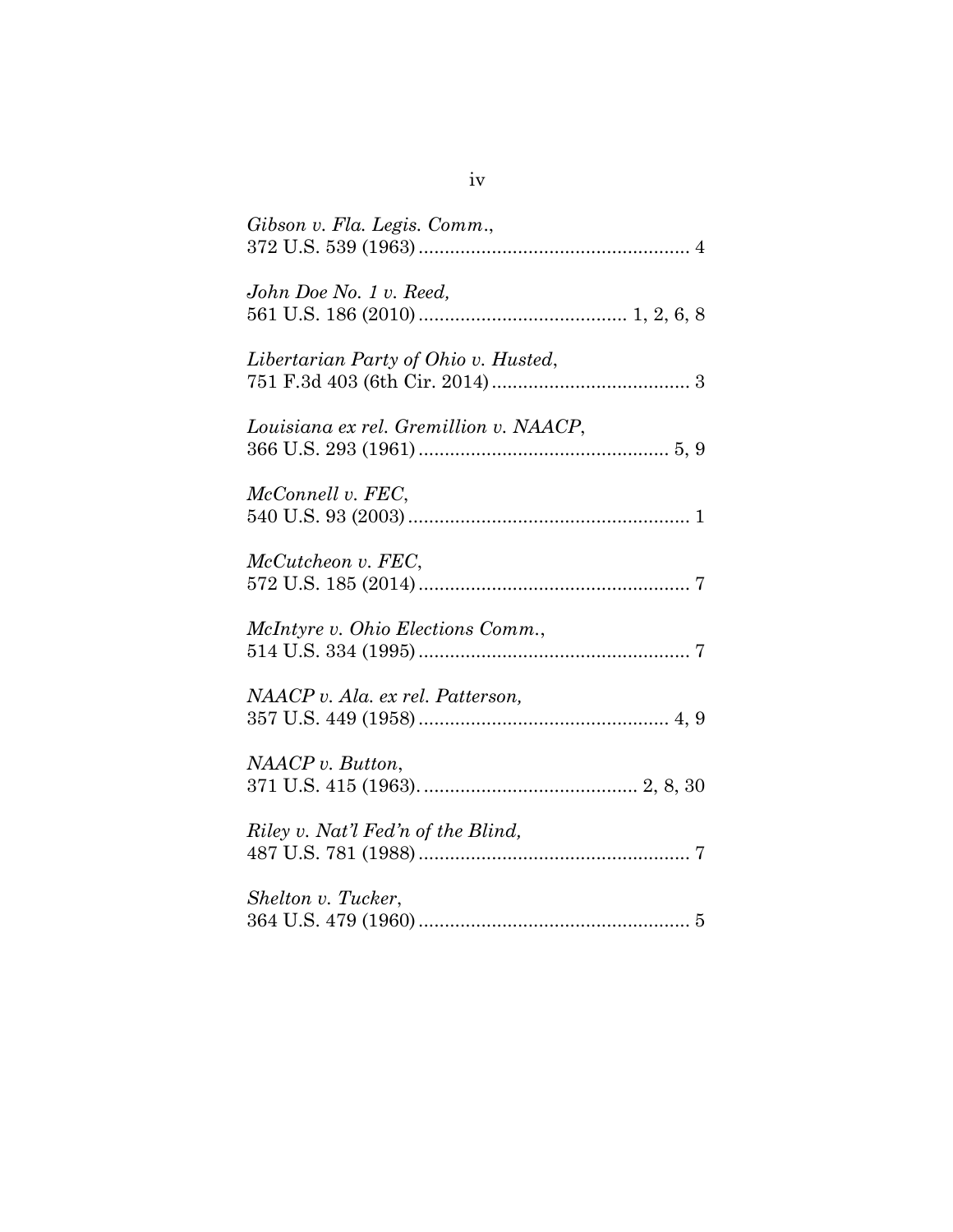| Turner Broad. Sys. v. FCC,                              |
|---------------------------------------------------------|
| United Brotherhood of Carpenters &<br>Joiners v. Scott, |
| United States v. Alvarez,                               |
| Wash. Post v. McManus,                                  |
| Williams-Yulee v. Fla. Bar,                             |

v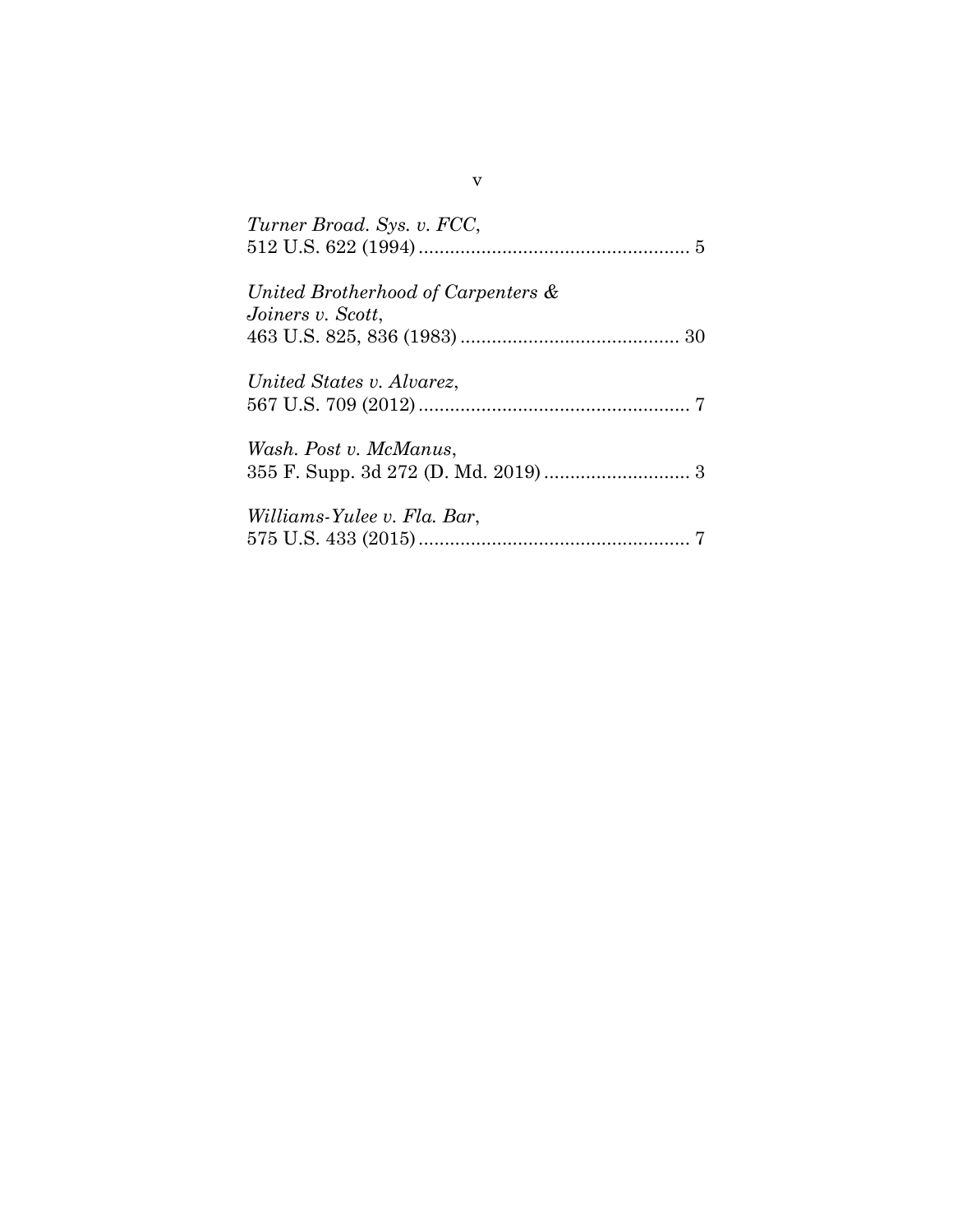#### **INTEREST OF AMICUS\***

The American Center for Law and Justice (ACLJ) is an organization dedicated to the defense of constitutional liberties secured by law. ACLJ attorneys have frequently appeared before this Court as counsel either for a party, *e.g.*, *McConnell v. FEC*, 540 U.S. 93 (2003), or for amicus, *e.g., John Doe No. 1 v. Reed,* 561 U.S. 186 (2010). The proper resolution of this case is a matter of utmost concern to the ACLJ because of its dedication to First Amendment liberties, particularly in the context of grassroots political activity. Having represented 36 conservative organizations from 20 states that were targeted for discriminatory treatment by the IRS because of their political views, the ACLJ urges this Court to apply strict scrutiny review to compelled disclosure laws that threaten First Amendment associational rights.

#### **SUMMARY OF THE ARGUMENT**

The reliably rigorous demands of strict scrutiny are best suited to protect against the chill threatening First Amendment associational rights from the pervasive threat of retaliation and harassment.

l

<sup>\*</sup>Counsel of record for the Petitioners have filed with this Court blanket consents to the filing of amicus briefs. Counsel of record for Respondent consented to the filing of this brief. No counsel for any party in this case authored this brief in whole or in part. No person or entity aside from Amicus, its members, or its respective counsel made a monetary contribution to the preparation or submission of this brief.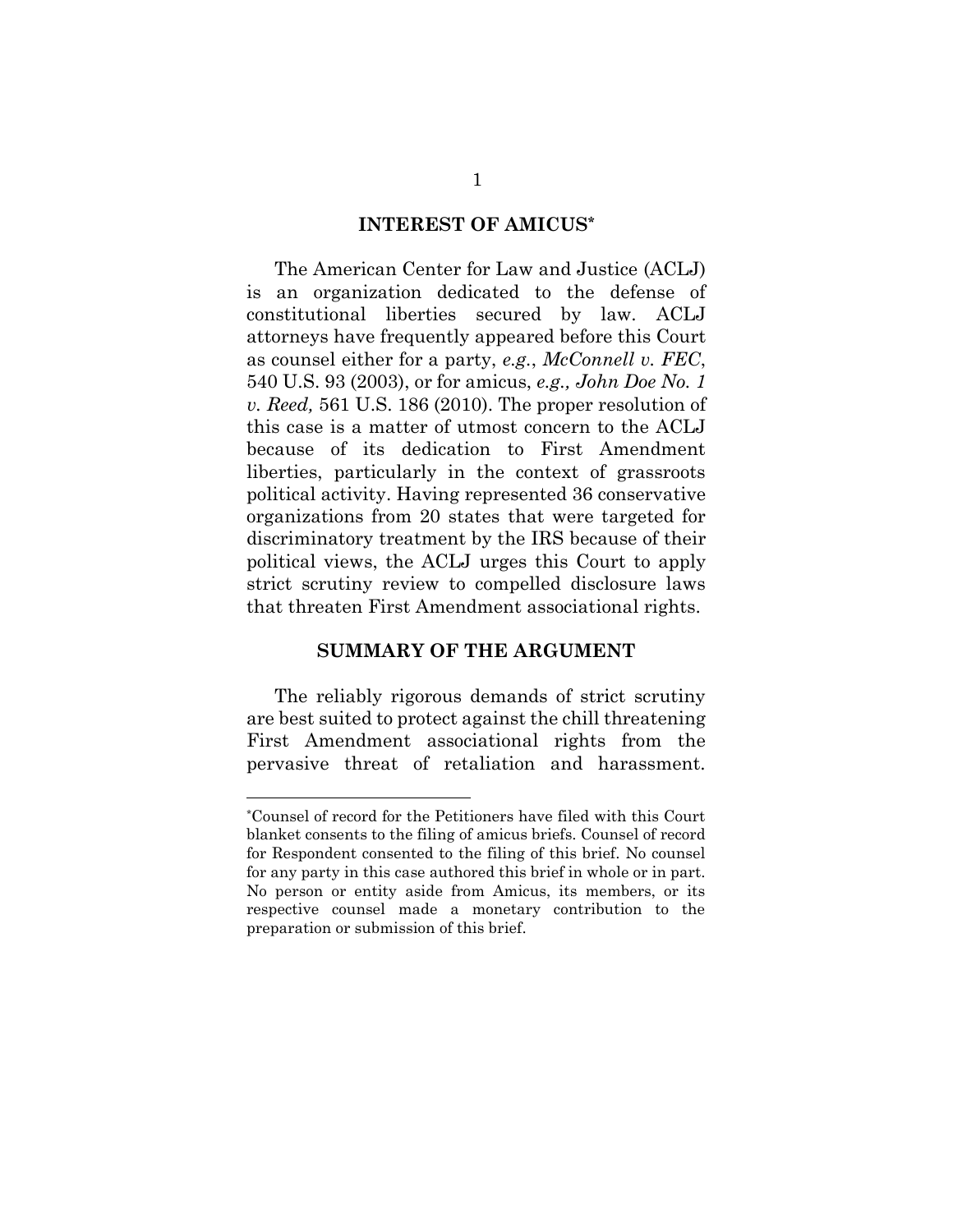Although "exacting scrutiny" has often been applied to compelled disclosure requirements, it has suffered from definitional imprecision. In some of this Court's precedents, exacting scrutiny has been a distinct standard, but at other times it has shifted into strict scrutiny for reasons that are not always clear. A shifting standard is more malleable and therefore less effective in protecting First Amendment association rights. The decision below is illustrative, as is the Second Circuit's decision in *Citizens United v. Schneiderman*, 882 F.3d 374, 381–82 (2d Cir. 2019) (equating exacting scrutiny with intermediate scrutiny and citing in support a commercial speech case).

"Precision . . . must be the touchstone" when it comes to "our most precious freedoms." *NAACP v. Button*, 371 U.S. 415, 438 (1963). That precision should extend to the level of scrutiny applied to laws threatening those freedoms. A malleable standard of judicial scrutiny only aggravates the chilling effect on those rights.

The need to apply strict scrutiny to compelled disclosure laws is intensified by the exponentially increasing incidence of harassment and retaliation against those with disfavored political views. Such conduct is so pervasive that there is a perpetual "reasonable probability" that those with unpopular political views will become targets if their identities are disclosed. *John Doe No. 1 v. Reed,* 561 U.S. 186, 201 (2010).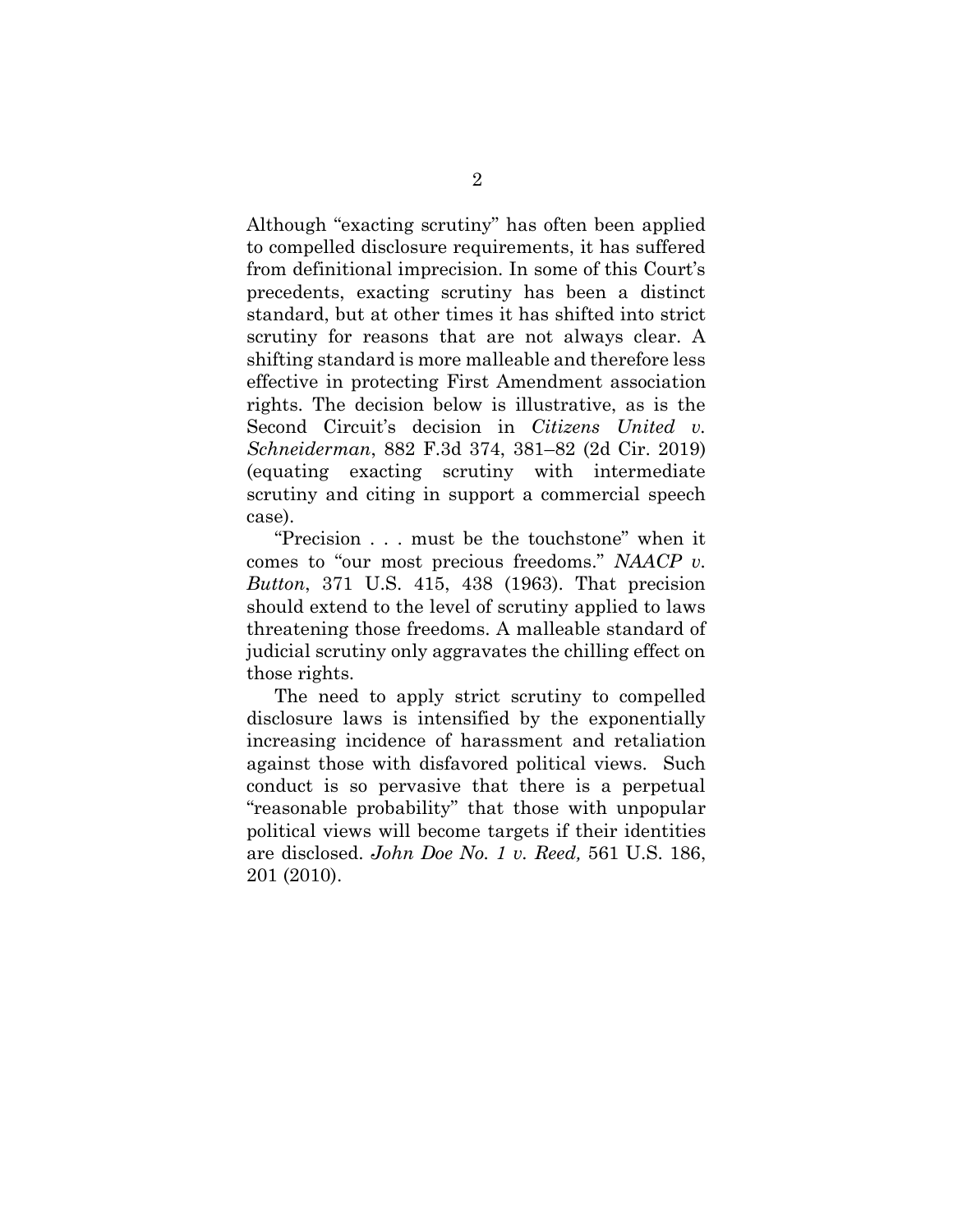#### **ARGUMENT**

This Court should reverse the Ninth Circuit's decision and hold that strict scrutiny applies to any compelled disclosure law that burdens First Amendment associational rights. The Ninth Circuit applied "exacting scrutiny." *Ams. for Prosperity Found. v. Becerra*, 903 F.3d 1000, 1008 (9th Cir. 2018). In this Court's precedents, exacting scrutiny has been an imprecise standard that at times is indistinguishable from strict scrutiny and at other times resembles intermediate scrutiny. The Ninth Circuit's decision is one of several muddled or inconsistent interpretations of exacting scrutiny review. *Compare Becerra*, 903 F.3d at 1008 (holding that exacting scrutiny contains no narrow tailoring component and "requires [only] a substantial relation between the disclosure requirement and a sufficiently important governmental interest") *with Libertarian Party of Ohio v. Husted*, 751 F.3d 403, 414 (6th Cir. 2014) (noting that "'[e]xacting scrutiny,' despite the name, does not necessarily require that kind of searching analysis that is normally called strict judicial scrutiny; although it may"); *and Wash. Post v. McManus*, 355 F. Supp. 3d 272, 289 n.14 (D. Md. 2019) (stating that "[t]he Court's application of the phrase 'exacting scrutiny' has not always been exacting in its own right, leading to considerable confusion").

The threat to associational rights in this country has never been graver. The corresponding chill to the exercise of First Amendment rights weighs in favor of subjecting disclosure requirements, including the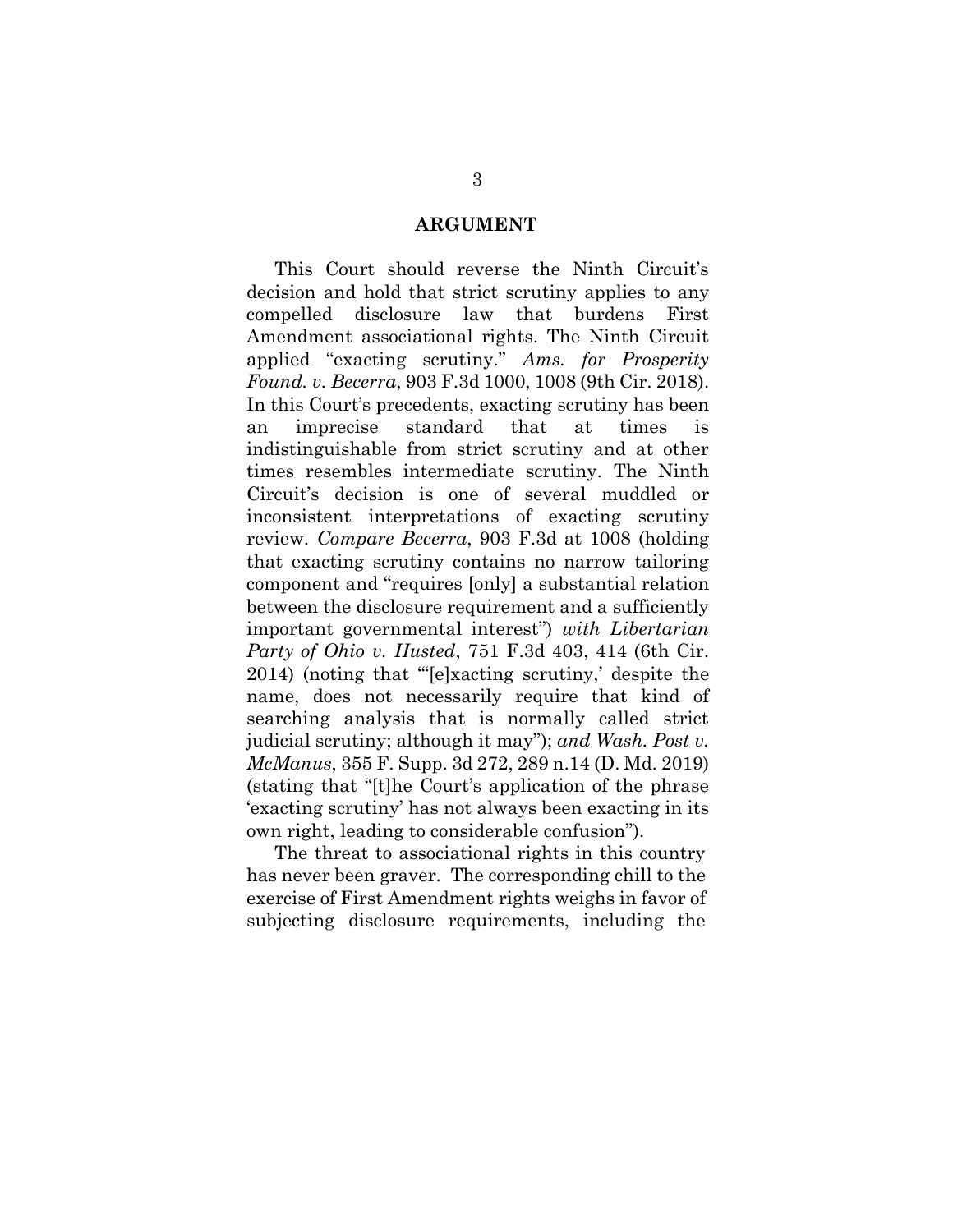California Attorney General's donor disclosure rule, to strict scrutiny.

## **I. Exacting Scrutiny's Definitional Fluidity Renders It Inadequate to Protect Against Chilling of First Amendment Associational Rights.**

From its inception in *Buckley v. Valeo,* 424 U.S. 1, 64 (1976), exacting scrutiny has suffered from definitional imprecision. The *Buckley* Court coined "exacting scrutiny" in upholding disclosure requirements in the Federal Election Campaign Act of 1971. *Id.* at 6–7, 64–66, 84. The Court referred to "exacting scrutiny" as a "strict test" derived from *NAACP v. Alabama ex rel. Patterson,* 357 U.S. 449 (1958). *Buckley*, 424 U.S. at 64–66. *NAACP,* however, applied strict scrutiny, as did other civil rights era cases where the right to associational privacy was burdened. 357 U.S. at 460–61 (holding that "state action which may have the effect of curtailing the freedom to associate is subject to the *closest scrutiny*") (emphasis added); *Bates v. City of Little Rock*, 361 U.S. 516, 524 (1960) (noting "the State may prevail only upon showing a subordinating interest which is compelling"); *Gibson v. Fla. Legis. Comm*., 372 U.S. 539, 546 (1963) (same).

*Buckley* defined "exacting scrutiny," however, as requiring a "substantial relation[ship]" between a "sufficiently important" government interest and the information required to be disclosed. 424 U.S. at 64– 66. Exacting scrutiny thus facially resembled the intermediate scrutiny applied to content-neutral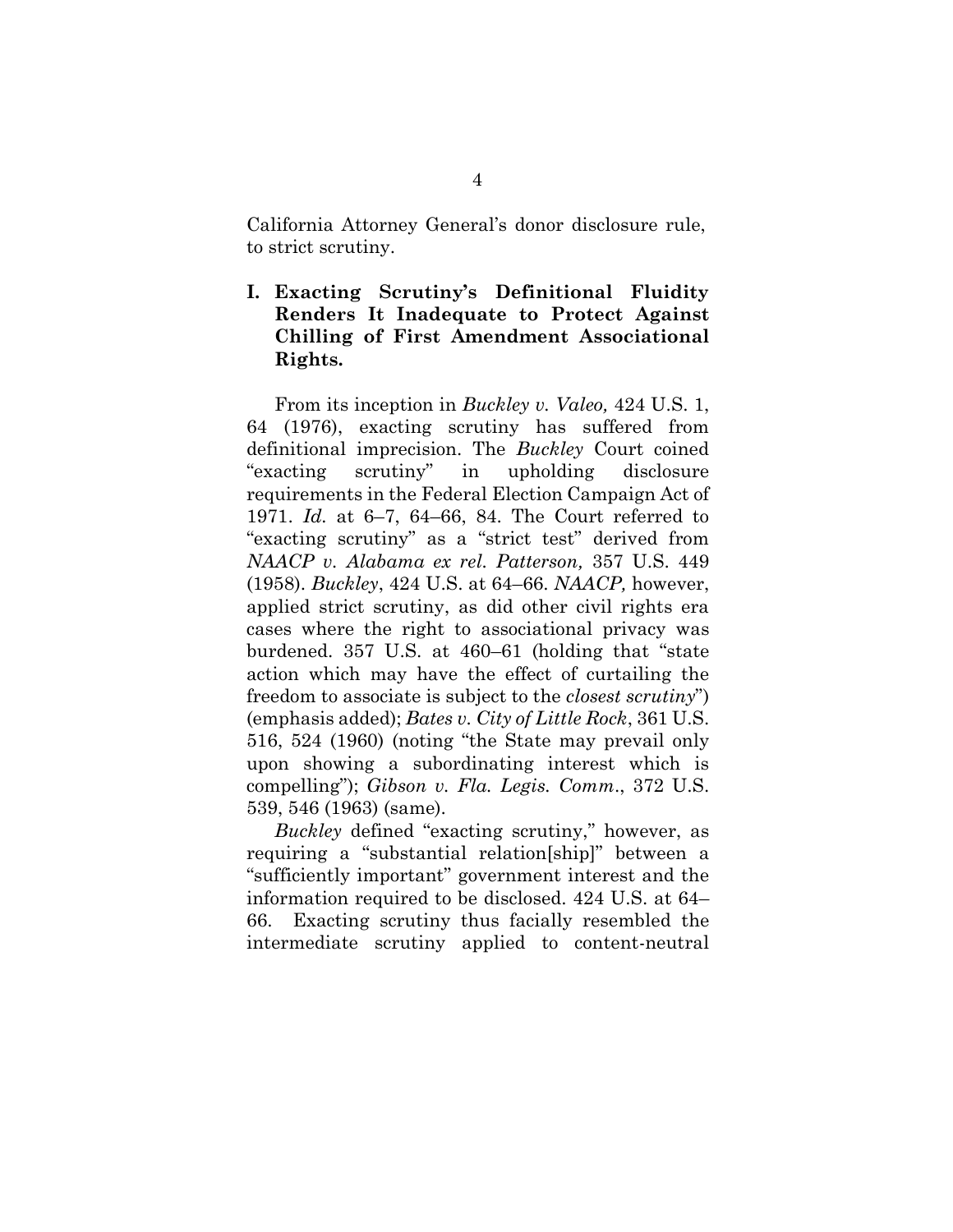regulations restricting speech and to limits on commercial speech. *See, e.g.*, *Turner Broad. Sys. v. FCC*, 512 U.S. 622, 662 (1994) (content-neutral regulations); *Cent. Hudson Gas & Elec. Corp. v. Pub. Serv. Comm'n,* 447 U.S. 557, 566 (1980) (commercial speech).

In addition to requiring a substantial rather than a compelling interest, *Buckley*'s formulation of exacting scrutiny did not explicitly articulate a leastrestrictive-means requirement that is normally associated with the strict scrutiny applied in other associational rights cases. *See, e.g., Shelton v. Tucker*, 364 U.S. 479, 488 (1960); *Louisiana ex rel. Gremillion v. NAACP*, 366 U.S. 293, 296 (1961). Instead, the *Buckley* Court "note[d] and agree[d] with [the] appellants' concession that [the] disclosure requirements [were] the least restrictive means of [achieving the government's interest in] curbing the evils of campaign ignorance and corruption that Congress found to exist." 424 U.S. at 68.

Thus, the new term "exacting scrutiny" denominated a "strict" test derived from cases applying strict scrutiny to disclosure requirements that threatened associational rights. *Id*. at 64. But the *Buckley* Court's formulation of exacting scrutiny "was more forgiving than the traditional understanding of [strict scrutiny]." *Buckley v. Am. Const. L. Found. (ACLF)*, 525 U.S. 182, 214 (1999) (Thomas, J., concurring).

After *Buckley*, exacting scrutiny's reappearances in the Court's cases did not result in a clearer standard. For example, in *Brown v. Socialist Workers '74 Campaign Committee (Ohio)*, 459 U.S. 87 (1982),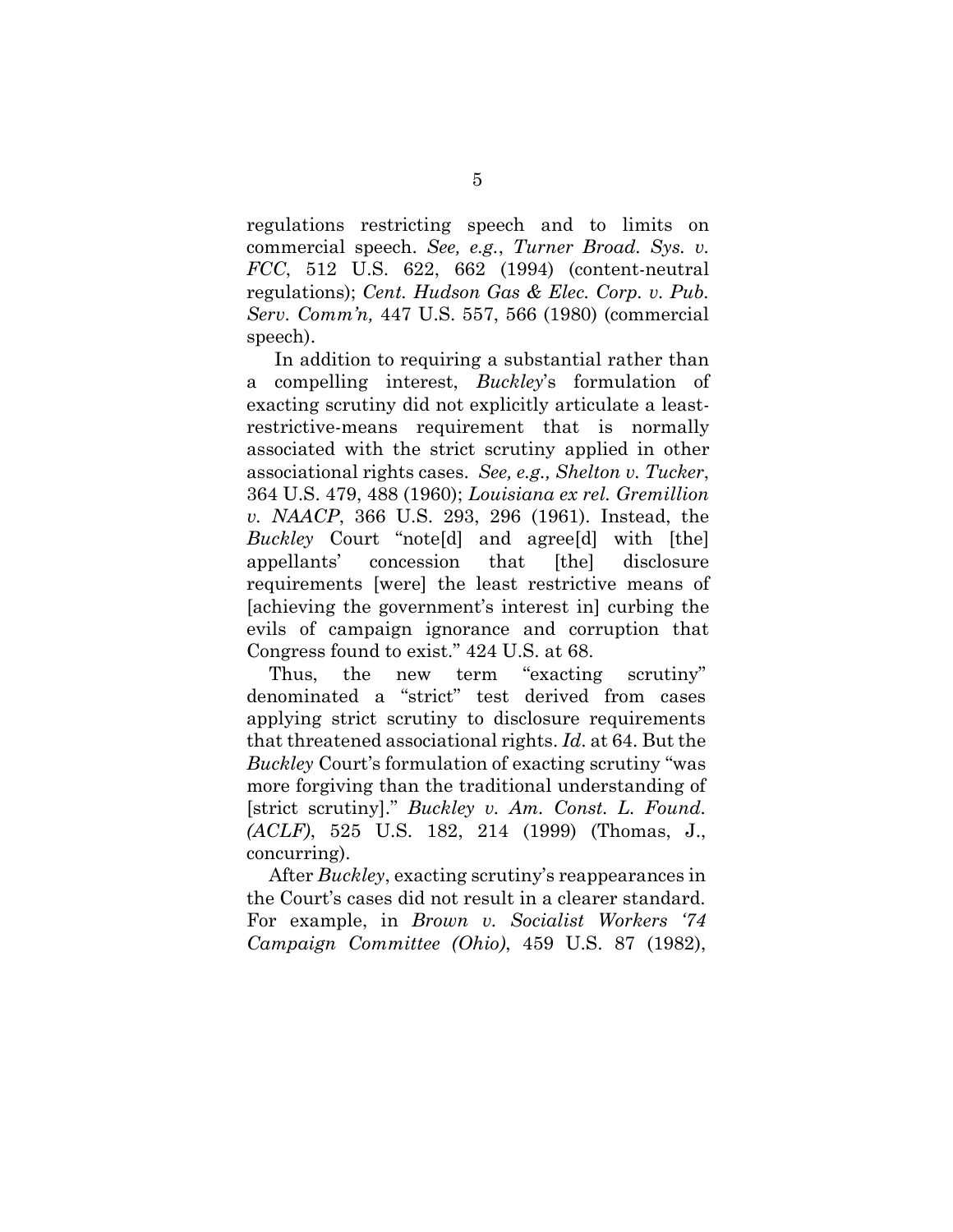another campaign finance disclosure case, *Buckley v. Valeo* was extensively discussed but the Court applied strict scrutiny. *Id.* at 91. The constitutional protection against the compelled disclosure of political associations and beliefs "yield[s] only to a subordinating interest of the State that is compelling, and then only if there is a substantial relation between the information sought and an *overriding and compelling* state interest." *Id*. at 91–92 (internal citations omitted) (emphasis added). *See also John Doe No. 1 v. Reed,* 561 U.S. 186, 232 (2010) (Thomas, J., dissenting) (citing *Brown* in support of the contention that "our precedents [] require application of strict scrutiny to laws that compel disclosure of protected . . . association").

Then, in *ACLF*, 525 U.S. at 204, the Court held that requiring petition circulators to wear name badges failed exacting scrutiny because the requirement was "no more than tenuously related to the *substantial* interests disclosure serves." (emphasis added). The Court seemingly equated "exacting" with "strict" scrutiny, remarking: "Our decision is entirely in keeping with the 'now-settled approach' that state regulations 'imposing "severe burdens" on speech . . . must be narrowly tailored to serve *a compelling state interest*.'" *Id*. at 192 n.12 (cleaned up) (emphasis added). In his concurring opinion, however, Justice Thomas faulted the majority for failing to apply strict scrutiny to each of the law's provisions. *See id.* at 206 (Thomas, J., concurring).

In several of the Court's other cases, exacting and strict scrutiny have been indistinguishable. For example, in *McIntyre v. Ohio Elections Commission*,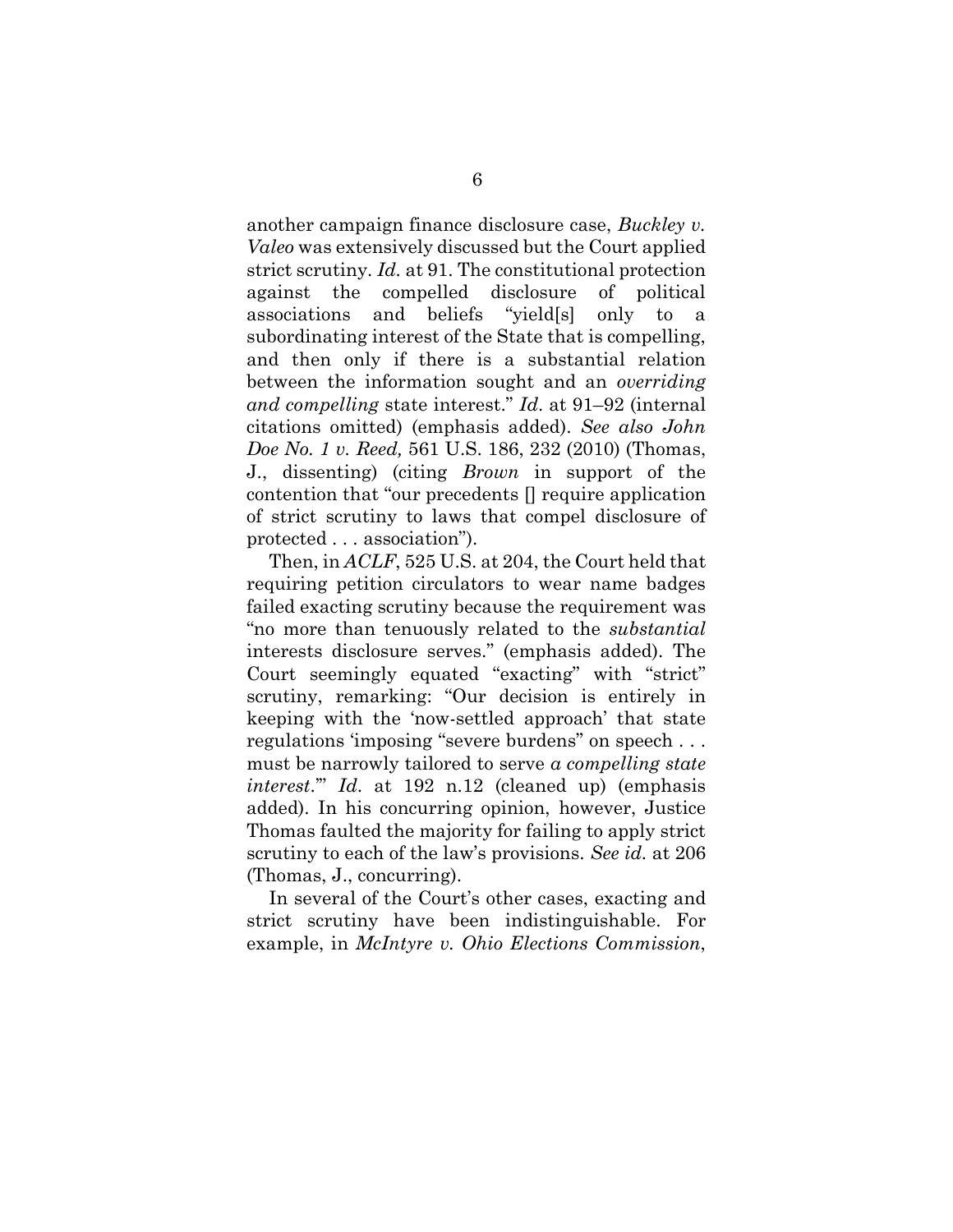514 U.S. 334 (1995), the Court held that an Ohio law prohibiting the distribution of anonymous campaign literature targeting candidate and ballot measure campaigns was unconstitutional. *Id*. at 357. Because the case involved a "limitation on political expression," "we apply '*exacting scrutiny*,' and . . . uphold the restriction only if it is narrowly tailored to serve an overriding state interest." *Id*. at 346–47 (internal citations and quotations omitted) (emphasis added); *see also Williams-Yulee v. Fla. Bar*, 575 U.S. 433, 442 (2015) ("[w]e have applied exacting scrutiny to laws restricting the solicitation of contributions to charity, upholding the speech limitations only if they are narrowly tailored to serve a compelling interest"); *McCutcheon v. FEC*, 572 U.S. 185, 197 (2014) ( "[u]nder exacting scrutiny, the Government may regulate protected speech only if such regulation promotes a compelling interest and is the least restrictive means to further the articulated interest"); *United States v. Alvarez*, 567 U.S. 709, 711, 724 (2012) (plurality opinion) (describing "exacting scrutiny" as "the 'most exacting scrutiny'" and requiring the government to use the "least restrictive means" of furthering its interest); *Burson v. Freeman*, 504 U.S. 191, 198 (1993) (stating that exacting scrutiny requires the government to "show that the 'regulation is necessary to serve a compelling state interest and that it is narrowly drawn to achieve that end'"); *Riley v. Nat'l Fed'n of the Blind,* 487 U.S. 781, 798 (1988) (applying exacting scrutiny to North Carolina's regulation of professional fundraisers soliciting charitable donations but holding that the law was not narrowly tailored).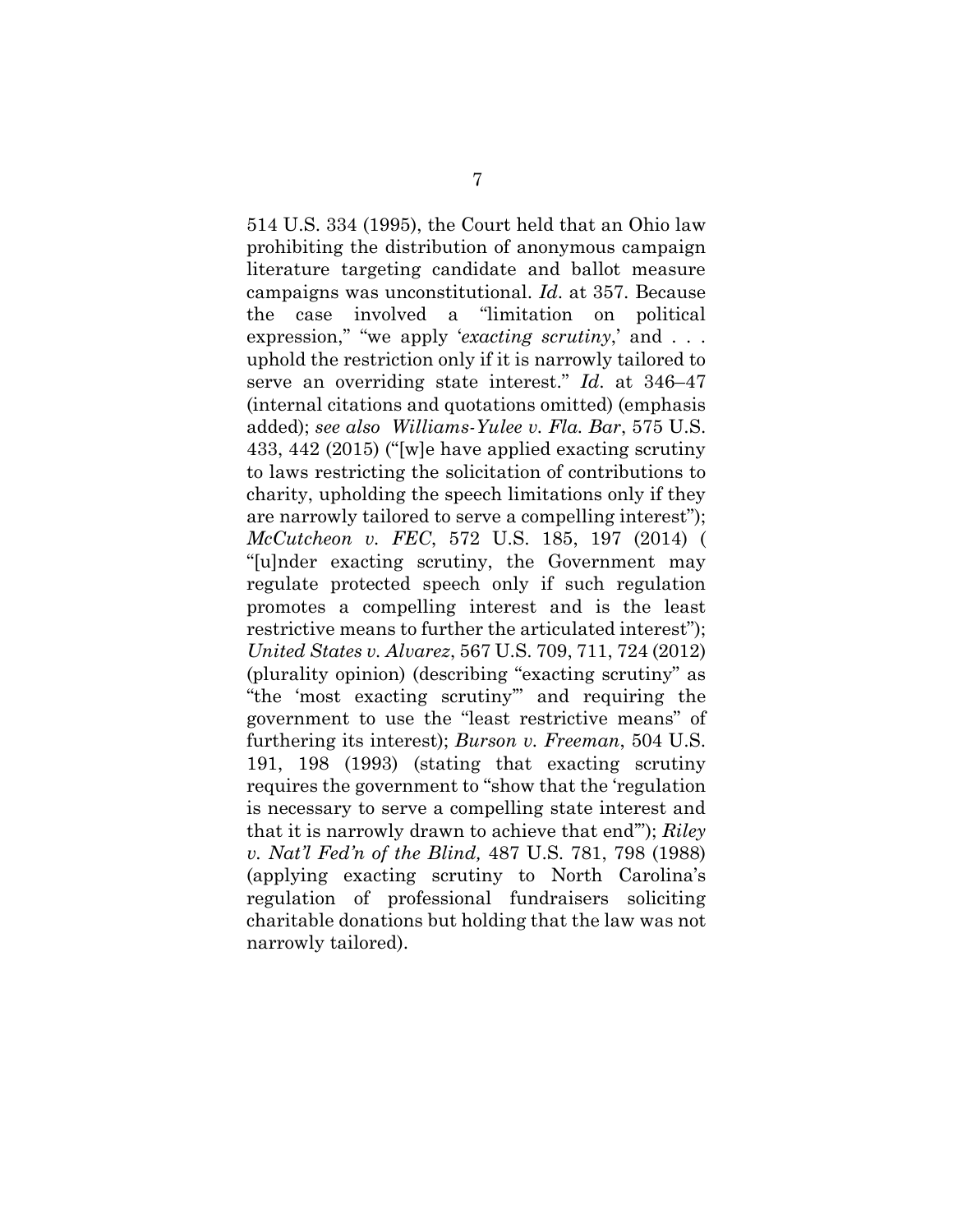In other cases, the Court has indicated that exacting scrutiny is a shifting standard contingent on the Court's perception of the burden imposed on First Amendment rights. *Davis v. FEC*, 554 U.S. 724, 744 (2008) (stating that under exacting scrutiny, "the strength of the governmental interest must reflect the seriousness of the actual burden on First Amendment rights"); *Reed*, 561 U.S. at 196 (same).

Exacting scrutiny, therefore, is sometimes a distinct standard, but then other times it transmutes into strict scrutiny depending upon the Court's assessment of whether the challenged law burdens rights. As Justice Thomas has noted, "a coherent distinction between severe and lesser burdens" is difficult to discern in the Court's cases. *ACLF*, 525 U.S. at 208 (Thomas, J., concurring); *cf. Reed*, 561 U.S. at 228 (Thomas, J., dissenting) (highlighting the inconsistency between the Court's previous associational rights cases and *Reed* and stating, "unlike the Court, I read our precedents to require application of strict scrutiny to laws that compel disclosure of protected First Amendment association").

"The Constitution protects against the compelled disclosure of political associations and beliefs." *Brown*, 459 U.S. at 91. A shifting standard of scrutiny is more malleable and less effective in preventing the chilling of those freedoms. "Precision . . . must be the touchstone" when it comes to "our most precious freedoms." *NAACP v. Button*, 371 U.S. 415, 438 (1963). Compelled disclosure laws burdening associational rights should be subject to strict scrutiny review.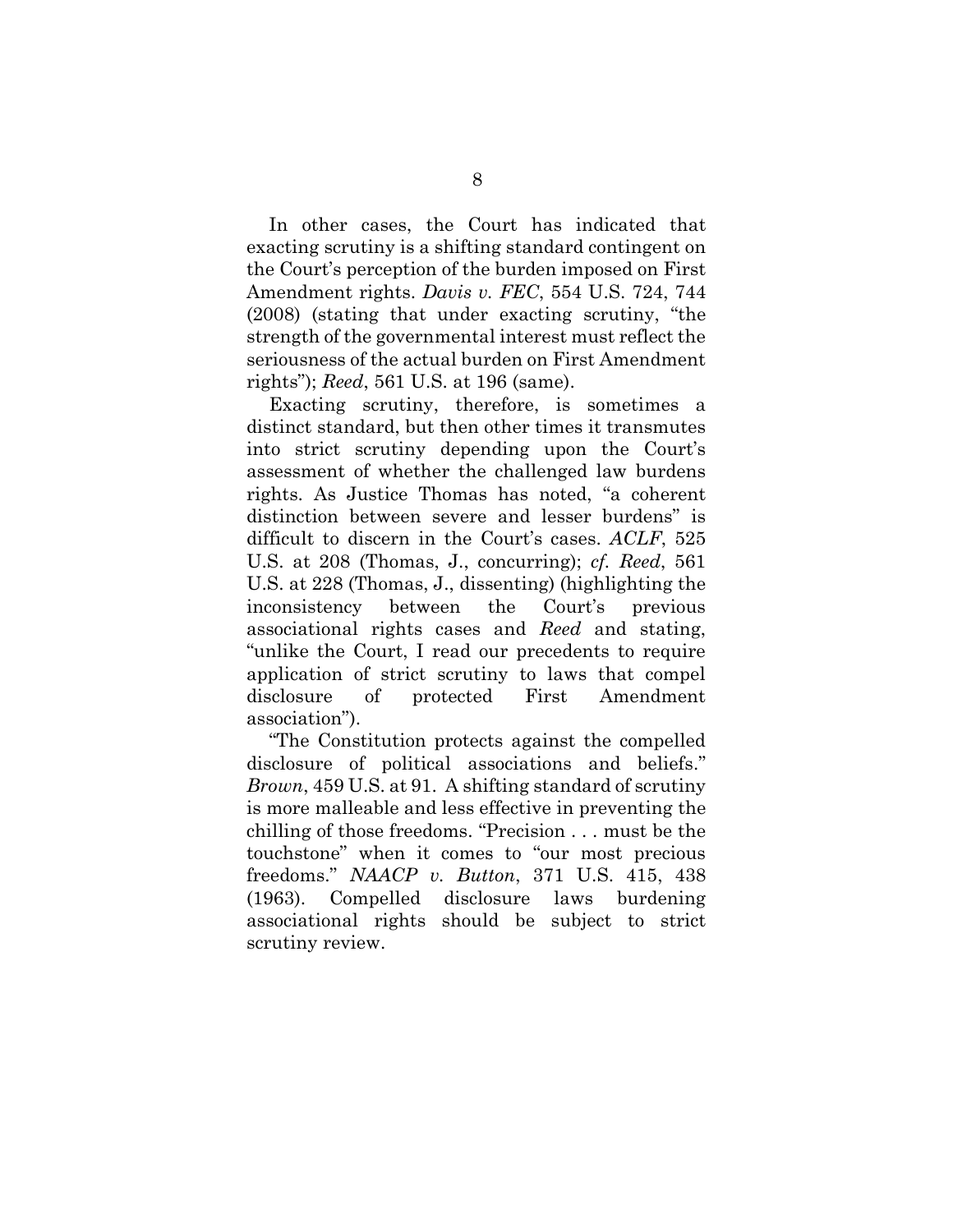## **II. Strict Scrutiny Review Is Necessary to Forestall Further Chilling of First Amendment Associational Rights from the Dramatic Increase in Retaliation Against Those with Disfavored Political Views.**

Toxic polarization and the mushrooming of "cancel culture" has catapulted the value of political anonymity to its apex. The threat to First Amendment associational rights from compelled disclosure equals the threat experienced by NAACP members in the civil rights era. "Inviolability of privacy in group association may in many circumstances be indispensable to preservation of freedom of association, particularly where a group espouses dissident beliefs." *NAACP*, 357 U.S. at 462. "[R]evelation of the identity of [NAACP] members [] exposed [them] to economic reprisal, loss of employment, threat of physical coercion, and other manifestations of public hostility." *Id.* at 462; *Louisiana ex rel. Gremillion v. NAACP*, 366 U.S. 293, 296 (1961) (noting that NAACP "members were subjected to economic reprisals" after the membership lists were filed). Strict scrutiny should be the consistent standard where laws compel the disclosure of protected First Amendment associations.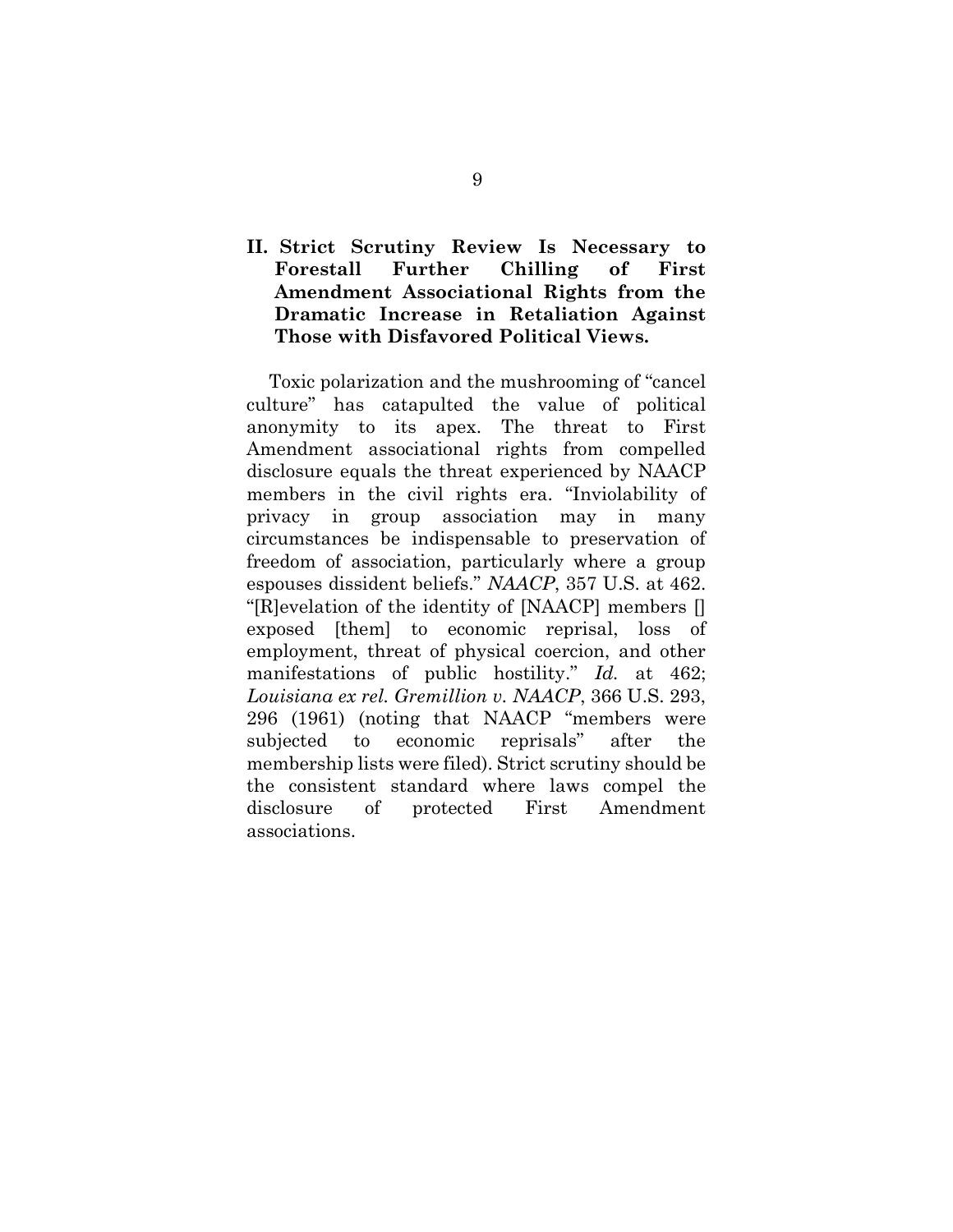## *A. Harassment and Retaliation for Disfavored Political Views - a Recent Fixture of American Life.*

A reasonable probability of harassment and retaliation against those associated with disfavored political views is increasingly the status quo. A recent Cato Institute Poll demonstrates that any previous societal consensus that such conduct is inappropriate has substantially eroded. Depending upon political affiliation, 31% to 50% of Americans supported the firing of a business executive who donated personal funds to Donald Trump's presidential reelection campaign. <sup>1</sup> On the other end of the political spectrum, from 22% to 36% "of Americans supported firing a business executive who personally donate[d]" to Joe Biden's presidential campaign. <sup>2</sup> Not surprisingly, the poll found that 62% of Americans believe that the current "political climate . . . prevents [them] from saying things [they] believe because others might find [those beliefs] offensive." <sup>3</sup> "Nearly a third (32%) of employed Americans say they are worried about missing out on career opportunities or losing their job if their political opinions became known," a percentage that cuts fairly strongly across demographic and partisan lines.<sup>4</sup>

l

<sup>1</sup> Emily Ekins, *New Poll: 62% Say the Political Climate Prevents Them from Sharing Political Views*, CATO INST. (July 22, 2020), https://www.cato.org/blog/poll-62-americans-say-they-havepolitical-views-theyre-afraid-share.

<sup>2</sup> *Id*.

<sup>3</sup> *Id*.

<sup>4</sup> *Id*.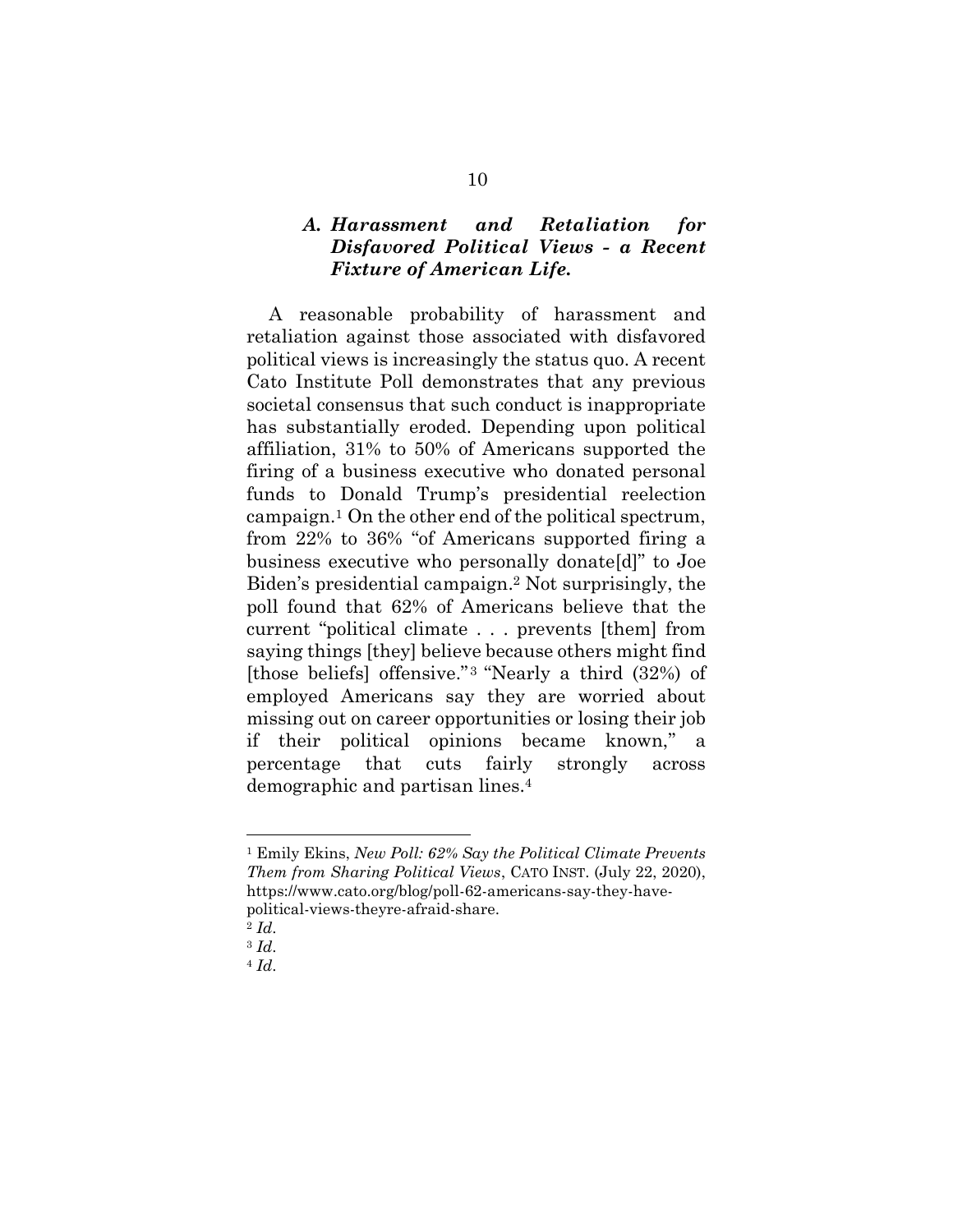Other polls report similar findings. *See, e.g.,* Jamie Ballard, *Most Americans Say Cancel Culture Is a Big Problem*, YouGov (July 28, 2020), [https://today.yougov.com/topics/entertainment/article](https://today.yougov.com/topics/entertainment/articles-reports/2020/07/28/cancel-culture-yahoo-news-poll-data) [s-reports/2020/07/28/cancel-culture-yahoo-news-poll](https://today.yougov.com/topics/entertainment/articles-reports/2020/07/28/cancel-culture-yahoo-news-poll-data)[data](https://today.yougov.com/topics/entertainment/articles-reports/2020/07/28/cancel-culture-yahoo-news-poll-data) (more than half of all Americans believe that cancel culture is a big problem); Ryan Lizza, *Americans Tune in to "Cancel Culture" — and Don't Like What They See,* Politico (July 22, 2020, 4:30 AM), [https://www.politico.com/news/2020/07/22/americans](https://www.politico.com/news/2020/07/22/americans-cancel-culture-377412)[cancel-culture-377412](https://www.politico.com/news/2020/07/22/americans-cancel-culture-377412) (finding that "[c]ancel culture is driven by younger voters" and that almost half of Americans believe that it has had a negative impact).

The seriousness of the burden on associational rights from disclosure requirements is no longer subject to debate as it was in *Reed. See* 561 U.S. at 200–01 (holding that referendum petition signers' facial challenge must fail because signers had not shown a reasonable probability of harassment against signers of all petitions regardless of the petition's subject matter); *id*. at 204–05 (Alito, J., concurring) (agreeing that signers' facial challenge must fail but stating that evidence of harassment and retaliation against supporters of a similar referendum in a neighboring state would likely suffice to sustain an as-applied challenge to the disclosure requirement); and *id*. at 242–43 (Thomas, J., dissenting) (stating that strict scrutiny should have been applied to the disclosure law because "the state of technology today creates at least some probability that signers of every referendum will be subjected to threats, harassment, or reprisals if their personal information is disclosed") (emphasis omitted).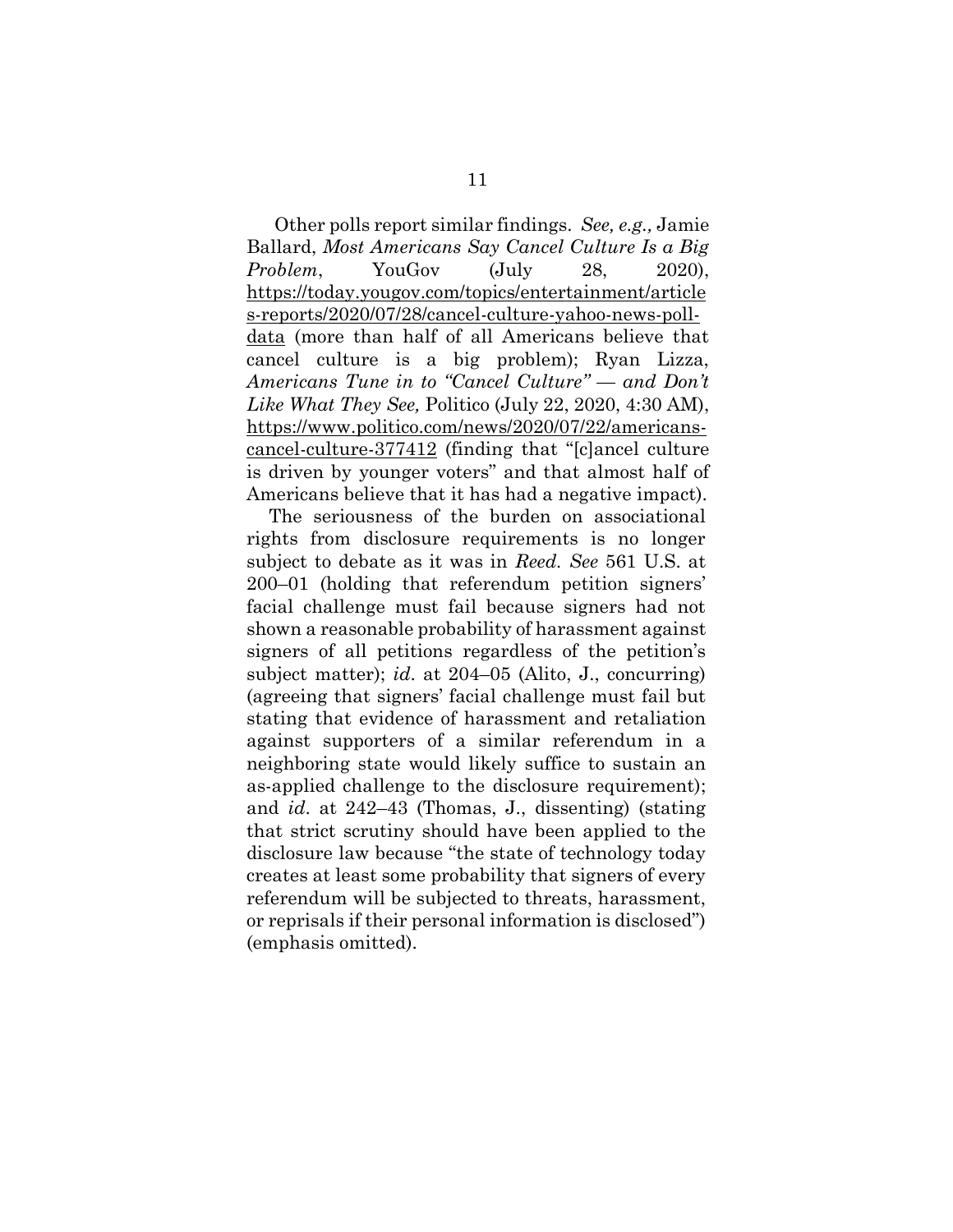## *B. The Pervasiveness of Harassment and Retaliation Against Those with Disfavored Political Views.*

Retaliation and harassment are widespread among various segments of society, including major media outlets, corporations of all sizes, social media outlets, educational institutions, and governmental officials. A few examples of each suffice.

## *1. Major Media Outlets*

 *New York Times*: The *New York Times* fired Donald McNeil Jr. a science and health reporter since 1976 for an informal reference to a third party's use of a racial slur.<sup>5</sup> On a 2019 *New York Times* trip, a student asked McNeil about whether a classmate should have been suspended for making a video in which the n-word was used. <sup>6</sup> To clarify the girl's question, McNeil asked the girl about the context in which the word was used, and in so doing, used the word itself.<sup>7</sup> Although none of the students present were from that minority, many

l

<sup>5</sup> Charles W. Cooke, *The* New York Times' *Internal Mob Takes Down Another of Its Own*, NAT'L REV. (Feb. 6, 2021, 10:07 AM), https://www.nationalreview.com/corner/the-new-york-timessinternal-mob-takes-down-another-of-its-own/.

<sup>6</sup> *Id.* 

<sup>7</sup> *Id.*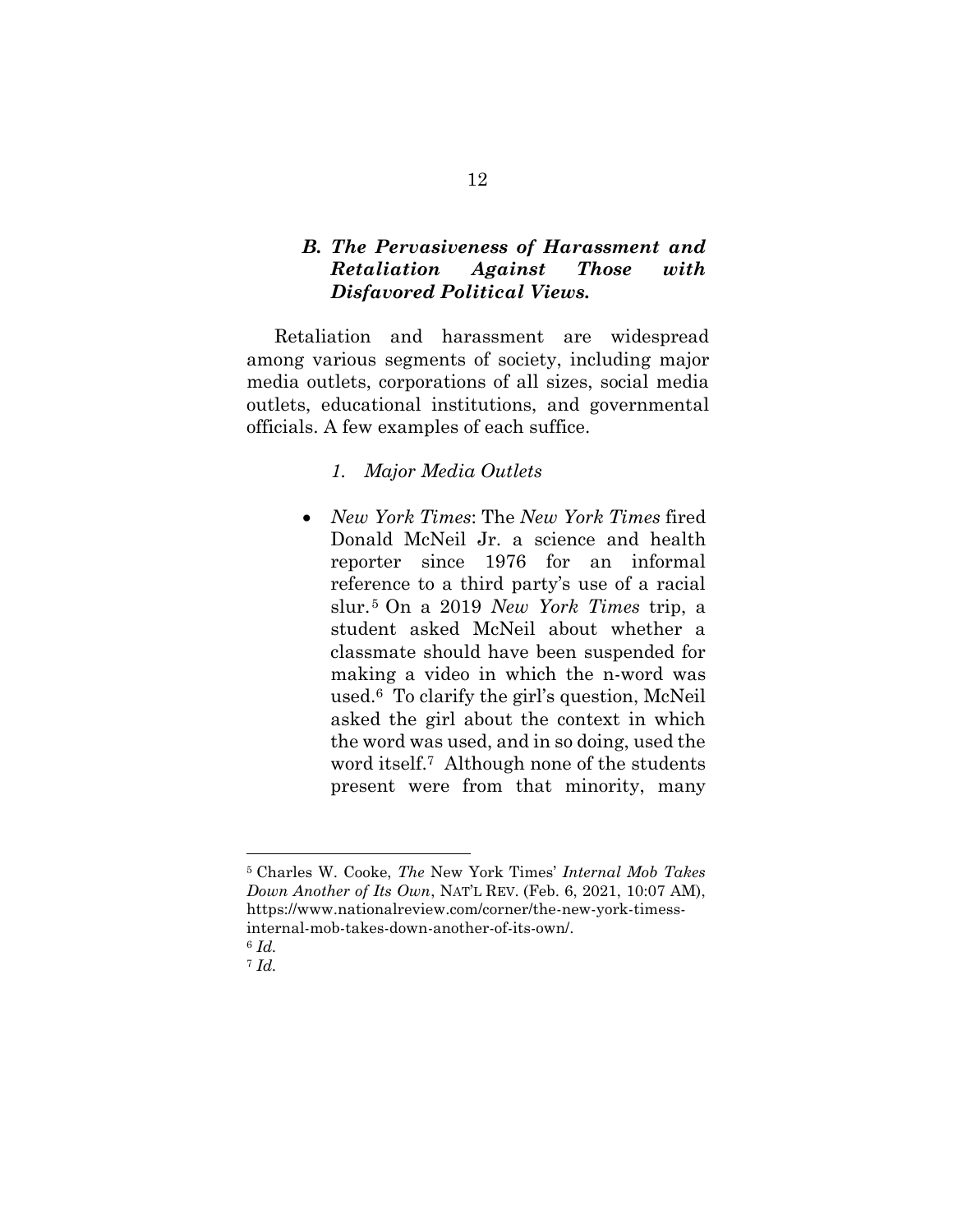<span id="page-18-0"></span>students were appalled. <sup>8</sup> The *Times* investigated and issued a minor reprimand after determining that the word was not used maliciously.<sup>9</sup> An angry reaction from *Times* employees ensued. In response, the *Times* decided to fire McNeil even though it had submitted McNeil's journalism covering the Coronavirus pandemic for a Pulitzer Prize. <sup>10</sup> *Times* columnist Bret Stephens wrote an essay critiquing McNeil's firing for being the result of a "culture of cancellations," but the *Times* refused to publish it.  $11$  The essay was instead published in the *New York Post*. 12

 *Forbes Magazine*: Randall Lane, chief content officer of Forbes Media and editor of Forbes Magazine, published an opinion

<sup>8</sup> Sarah Ellison & Jeremy Barr, *A Star Reporter's Resignation, a Racial Slur and a Newsroom Divided: Inside the Fallout at the*  New York Times, WASH. POST (Feb. 12, 2021, 3:31 PM), https://www.washingtonpost.com/lifestyle/2021/02/12/donaldmcneil-new-york-times-fallout/.

<sup>9</sup> Maxell Tani & Lachlan Cartwright, *Star NY Times Reporter Accused of Using "N-Word," Making Other Racist Comments*, DAILY BEAST (Jan. 28, 2021, 8:48 PM), https://www.thedailybeast.com/star-new-york-times-reporterdonald-mcneil-accused-of-using-n-word-making-other-racistcomments.

<sup>10</sup> *Id.*

<sup>11</sup> Ellison & Bar, *supra* note [8.](#page-18-0)

<sup>12</sup> Bret Stephens, *Read the Column the* New York Times *Didn't Want You to See*, N.Y. POST (Feb. 11, 2021, 7:47 PM), https://nypost.com/2021/02/11/read-the-column-the-new-yorktimes-didnt-want-you-read/.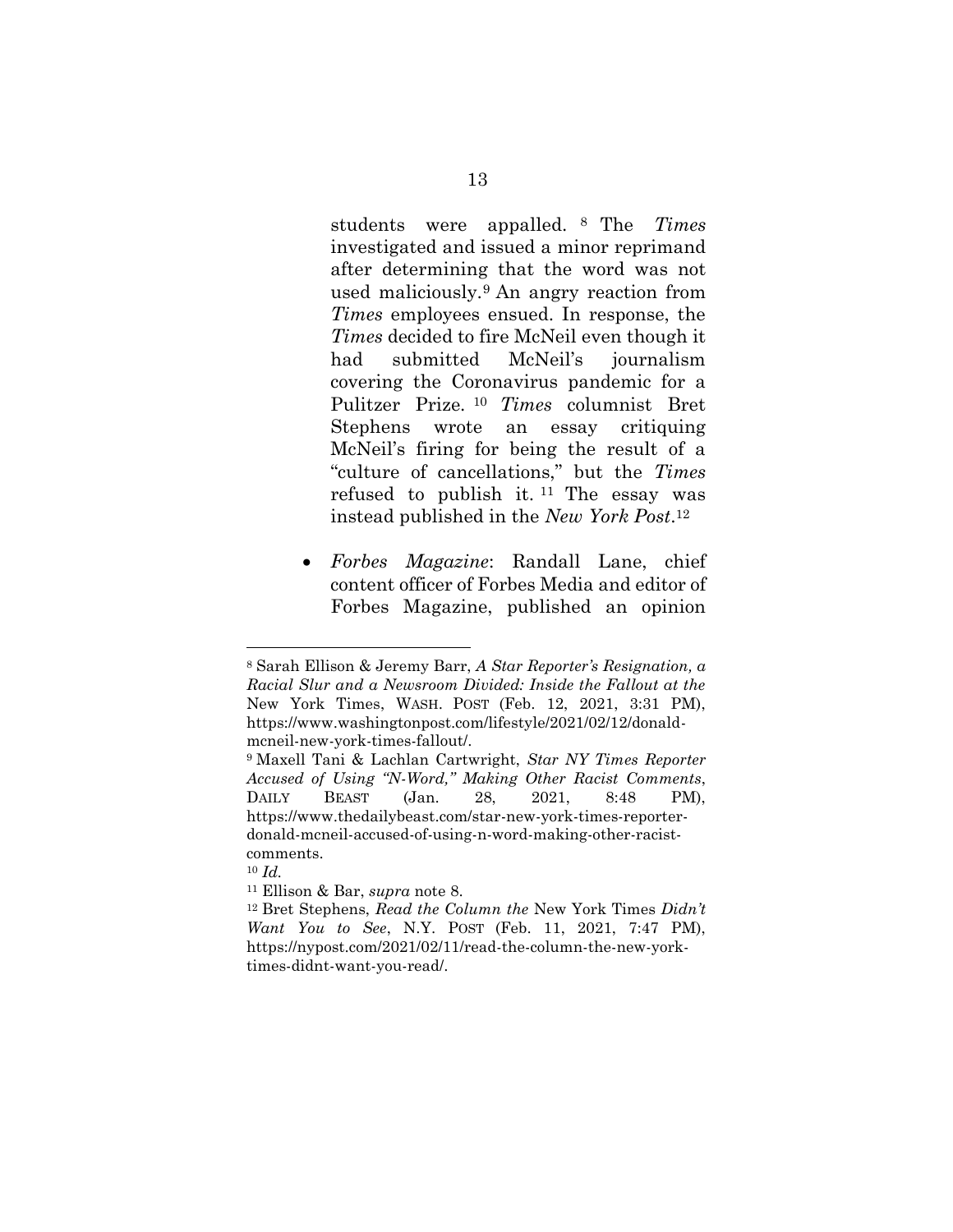piece following the January 6, 2021 events at the capitol, calling for consequences for Trump's press team. <sup>13</sup> The article argued that "[i]n this time of transition--and pain- reinvigorating democracy requires a reckoning. *A truth reckoning*."<sup>14</sup> The article accused Trump's press secretaries of "debas[ing] themselves," and called for "repercussions for those who don't follow the civic norms."<sup>15</sup> Lane urged companies to refuse to hire Trump's press secretaries, and released an ultimatum refusing to take seriously any company that employs them.<sup>16</sup>

*Id.*

<sup>13</sup> Randall Lane, *A Truth Reckoning: Why We're Holding Those Who Lied for Trump Accountable*, FORBES (Jan. 7, 2021, 11:57 AM), https://www.forbes.com/sites/randalllane/2021/01/07/atruth-reckoning-why-were-holding-those-who-lied-for-trumpaccountable/?sh=1059bfc45710.

<sup>14</sup> *Id.* (emphasis in original).

<sup>15</sup> *Id.*

<sup>16</sup> *Id.*

Let it be known to the business world: Hire any of Trump's fellow fabulists above, and *Forbes* will assume that everything your company or firm talks about is a lie. We're going to scrutinize, double-check, investigate with the same skepticism we'd approach a Trump tweet. Want to ensure the world's biggest business media brand approaches you as a potential funnel of disinformation? Then hire away.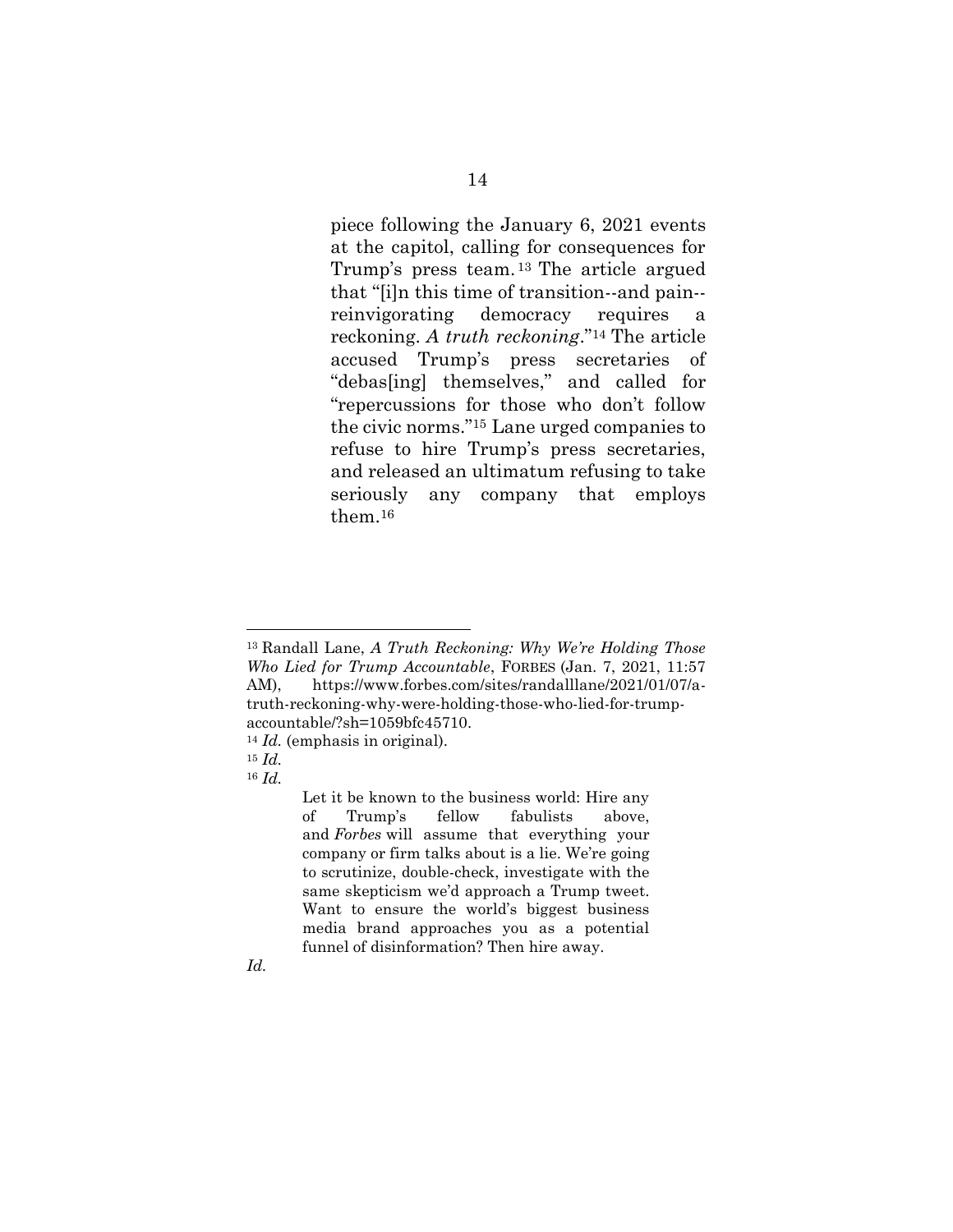- <span id="page-20-1"></span><span id="page-20-0"></span> *Los Angeles Times*: The *Los Angeles Times* published a column <sup>17</sup> praising Representative Joaquin Castro's (D-TX) tweet of an image "list[ing] the names and businesses of 44 individuals in San Antonio" who were maximum donors to President Trump's 2020 campaign. <sup>18</sup> The column argued that "[b]y complaining that he's exposing those donors to public shaming, [conservatives are] effectively acknowledging that donating to Trump is shameful." <sup>19</sup> The article commended Castro's effort "to paint contributing to Trump as socially unacceptable," because "business boycott has a long and honorable tradition in America." 20
- *MSNBC*: Joe Scarborough, host of MSNBC's Morning Joe and former Florida Congressman, defended Castro's strategy, tweeting that "[a]ny business that donates to Trump is complicit and endorses the

<sup>17</sup> Michael Hiltzik*, Column: Shaming Trump Donors by Revealing They Donated to Trump? What's Wrong With That?*, L.A. TIMES (Aug. 8, 2019, 6:00 AM), https://www.latimes.com/business/story/2019-08-08/shamingtrump-voters-by-revealing-they-donated.

<sup>18</sup> Shane Croucher, *GOP Congressman Shot by Left-Wing Activist Slams Joaquin Castro over Trump Donor List: 'Lives Are at Stake. I Know This Firsthand'*, NEWSWEEK (Aug. 7, 2019. 3:55 AM), https://www.newsweek.com/joaquin-castro-steve-scaliseslams-trump-donor-list-1452945.

<sup>19</sup> Hiltzik, *supra* note [17.](#page-20-0)

<sup>20</sup> *Id.*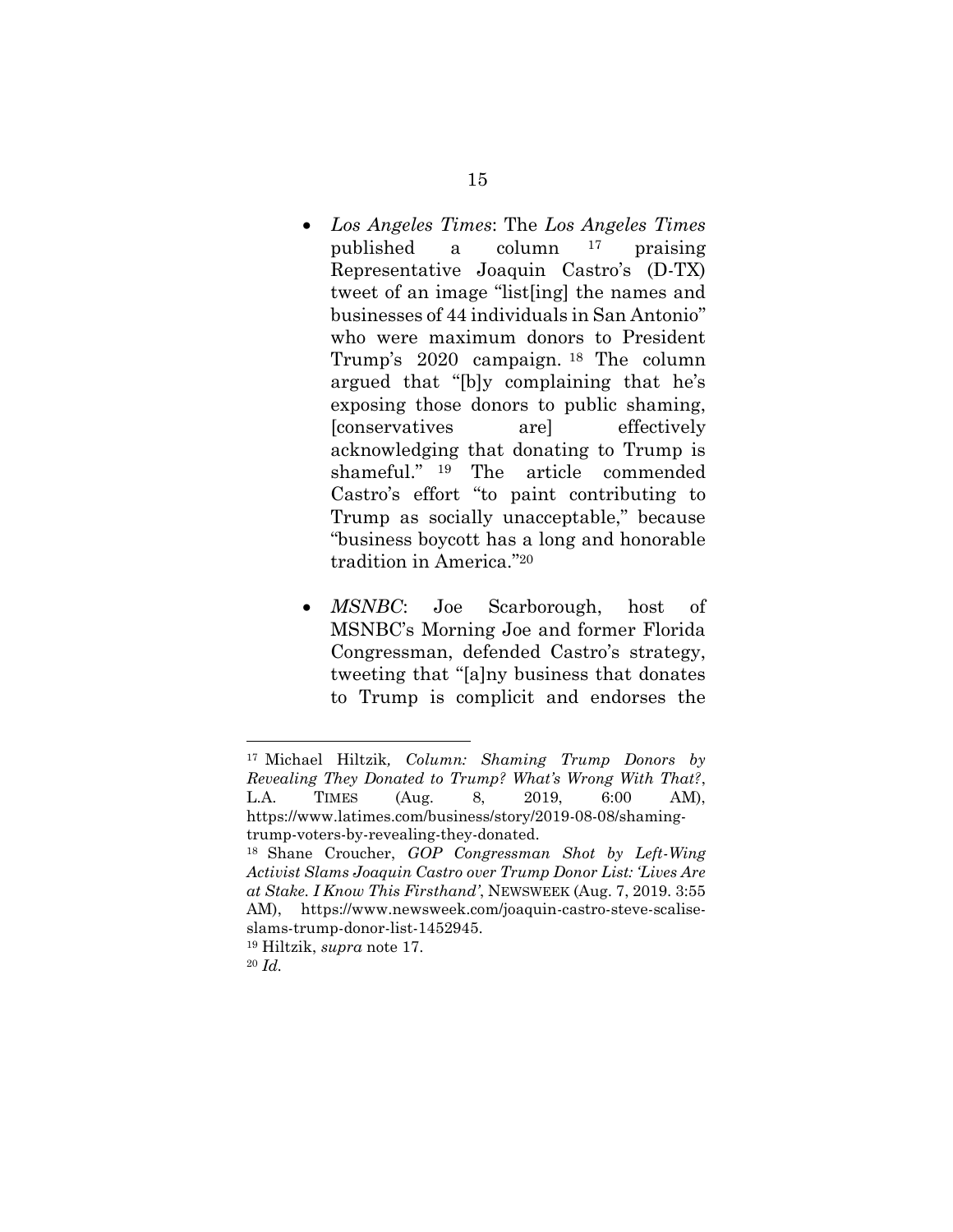white supremacy he espouse[s]. . . . Donors' names are . . . newsworthy."<sup>21</sup>

#### *2. Corporate America*

 *Disney*: Actress Gina Carano starred in the popular Disney show *The Mandalorian.* <sup>22</sup> After Carano engaged in controversial tweets and statements on social media, Disney fired her. <sup>23</sup> She tweeted that Democrats "recommend[] we all wear blindfolds along with masks so we can't see what's really going on." <sup>24</sup> Another tweet alleged fraud occurred in the 2020 election. <sup>25</sup> She also put the words "beep/bop/boop" in her twitter biography to make fun of the use of preferred pronouns, although she removed them after receiving backlash.<sup>26</sup>

<sup>21</sup> Joe Scarborough (@JoeNBC), TWITTER (Aug. 6, 2019, 7:30 PM), https://twitter.com/JoeNBC/status/1158882969223946242. <sup>22</sup> Aaron Couch, Tatiana Siegel, & Borys Kit, *Behind Disney's Firing of 'Mandalorian' Star Gina Carano*, HOLLYWOOD REP (Feb. 16, 2021, 2:46 PM), https://www.hollywoodreporter.com/ heat-vision/behind-disneys-firing-of-mandalorian-star-ginacarano.

<sup>23</sup> *Id.*

<sup>24</sup> Gina Carano (@ginacarano), TWITTER (Nov. 14, 2020, 9:51 PM),

https://twitter.com/ginacarano/status/1327806477923323904. <sup>25</sup> Gina Carano (@ginacarano), TWITTER (Nov. 5, 2020, 11:18 AM),

https://twitter.com/ginacarano/status/1324385598539399168. <sup>26</sup> Jordan Moreau, *"Mandalorian" Star Gina Carano Under Fire for Controversial Social Media Posts*, VARIETY (Feb. 10, 2021,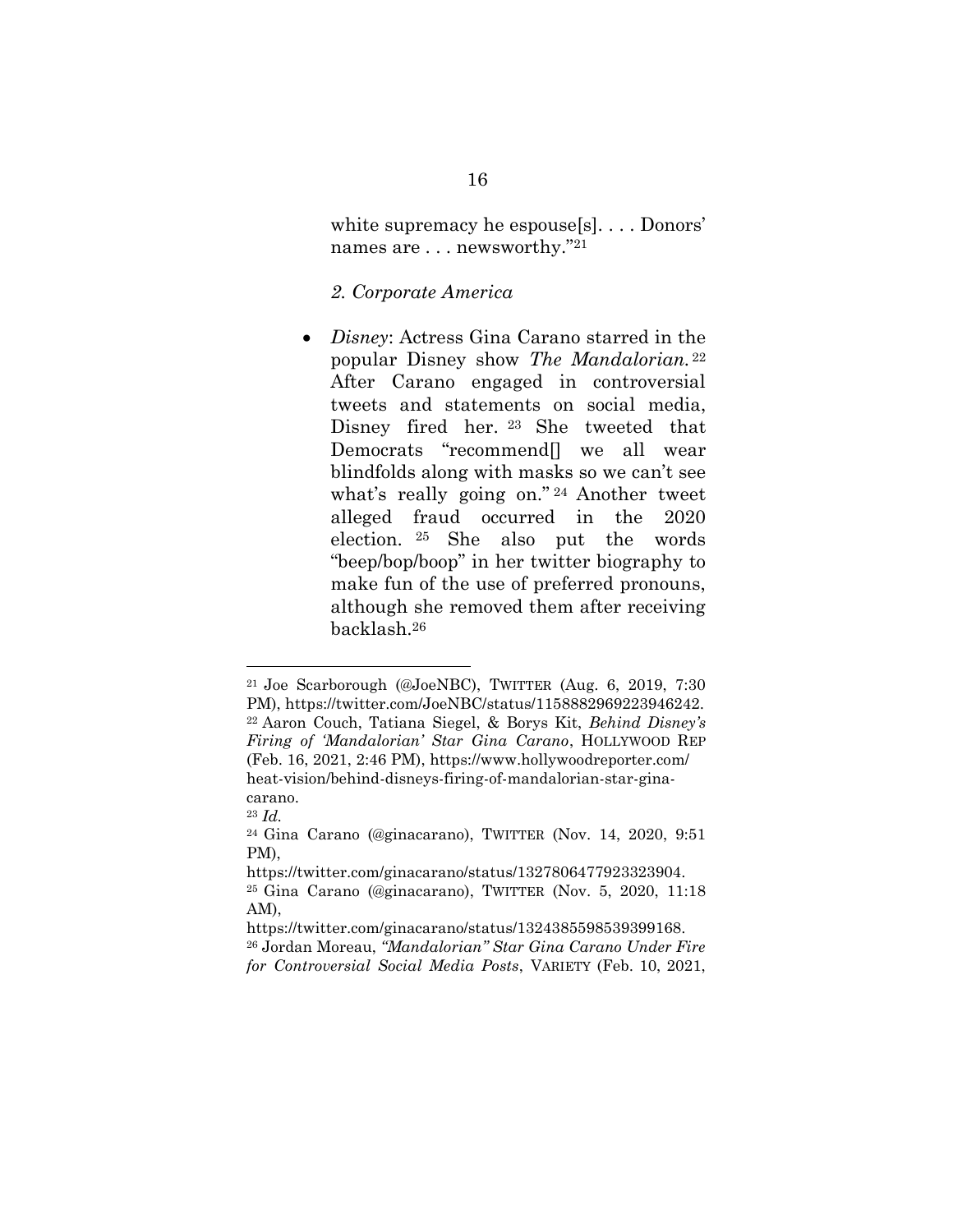- *Facebook*: Facebook fired Palmer Luckey, top executive and co-founder of Oculus, for making a \$10,000 donation to an anti-Hillary Clinton group.<sup>27</sup> When his donation became known, corporate executives pressured Luckey to publicly support presidential candidate, Gary Johnson. <sup>28</sup> When he refused, Luckey was fired.<sup>29</sup>
- *Google*: Google fired Kevin Cernekee, a conservative engineer, in 2018. <sup>30</sup> In 2015, Cernekee was warned by human resources to avoid language "deemed disrespectful and insubordinate," after he made conservative comments in the company's communication forums.<sup>31</sup> For the next three years, Cernekee argued in internal communications and memos "that rightleaning employees were [] treated

<sup>12:13</sup> PM), https://variety.com/2021/tv/news/gina-caranomandalorian-controversy-twitter-1234905140/.

<sup>27</sup> Kirsten Grind & Keach Hagey*, Why Did Facebook Fire a Top Executive? Hint: It Had Something to Do With Trump*, WALL ST. J, (Nov. 18, 2018, 8:16 PM), https://www.wsj.com/articles/whydid-facebook-fire-a-top-executive-hint-it-had-something-to-dowith-trump-1541965245.

<sup>28</sup> *Id.* 

<sup>29</sup> *Id.*

<sup>30</sup> Rob Copeland, *Fired by Google, a Republican Engineer Hits Back: "There's Been a Lot of Bullying"*, WALL ST. J. (Aug. 1, 2019, 7:09 PM), https://www.wsj.com/articles/fired-by-google-arepublican-engineer-hits-back-theres-been-a-lot-of-bullying-11564651801.

<sup>31</sup> *Id.*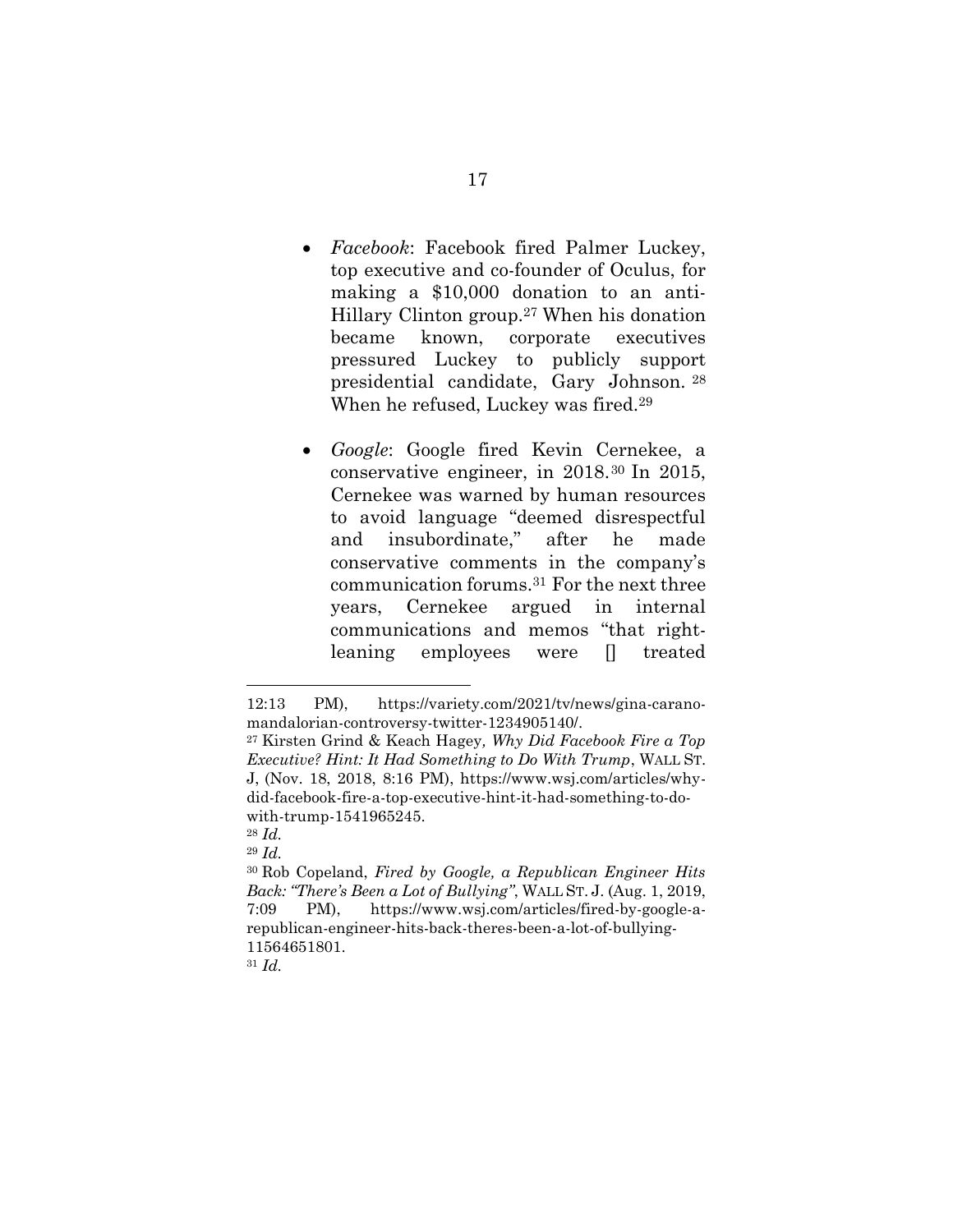unfairly." <sup>32</sup> For example, he reported that no action was taken when a manager said of conservatives, "Can't we just fire the poisonous a\*\*\*oles already?"<sup>33</sup>

 *The National Association of Realtors*: The 1.3 million member National Association of Realtors recently passed a "hate speech" policy that will likely ensure retaliation against those who transgress its vague boundaries.<sup>34</sup> Real estate agents feared that "the hate speech ban's vagueness is an invitation to censor controversial political opinions, especially on race and gender."<sup>35</sup> UCLA Law Professor Eugene Volokh agreed that the policy would be susceptible to abuse.<sup>36</sup> "What we're talking about is a new blacklist. . . . One of the things that's troubling about the National Association of Realtors' position is that it is trying to deploy the organized economic power of this group in order to suppress dissenting political views among members."<sup>37</sup>

<sup>32</sup> *Id.*

<sup>33</sup> *Id.*

<sup>34</sup> John Morawski, *A Big Move to Ban Realtor "Hate Speech." At Work. Anywhere. 24/7*, REAL CLEAR INVESTIGATIONS (Jan. 8, 2021),

https://www.realclearinvestigations.com/articles/2021/01/08/rea ltor groups big move to ban sales-

agent\_hate\_speech\_in\_private\_247\_126671.html.

<sup>35</sup> *Id.*

<sup>36</sup> *Id.*

<sup>37</sup> *Id*.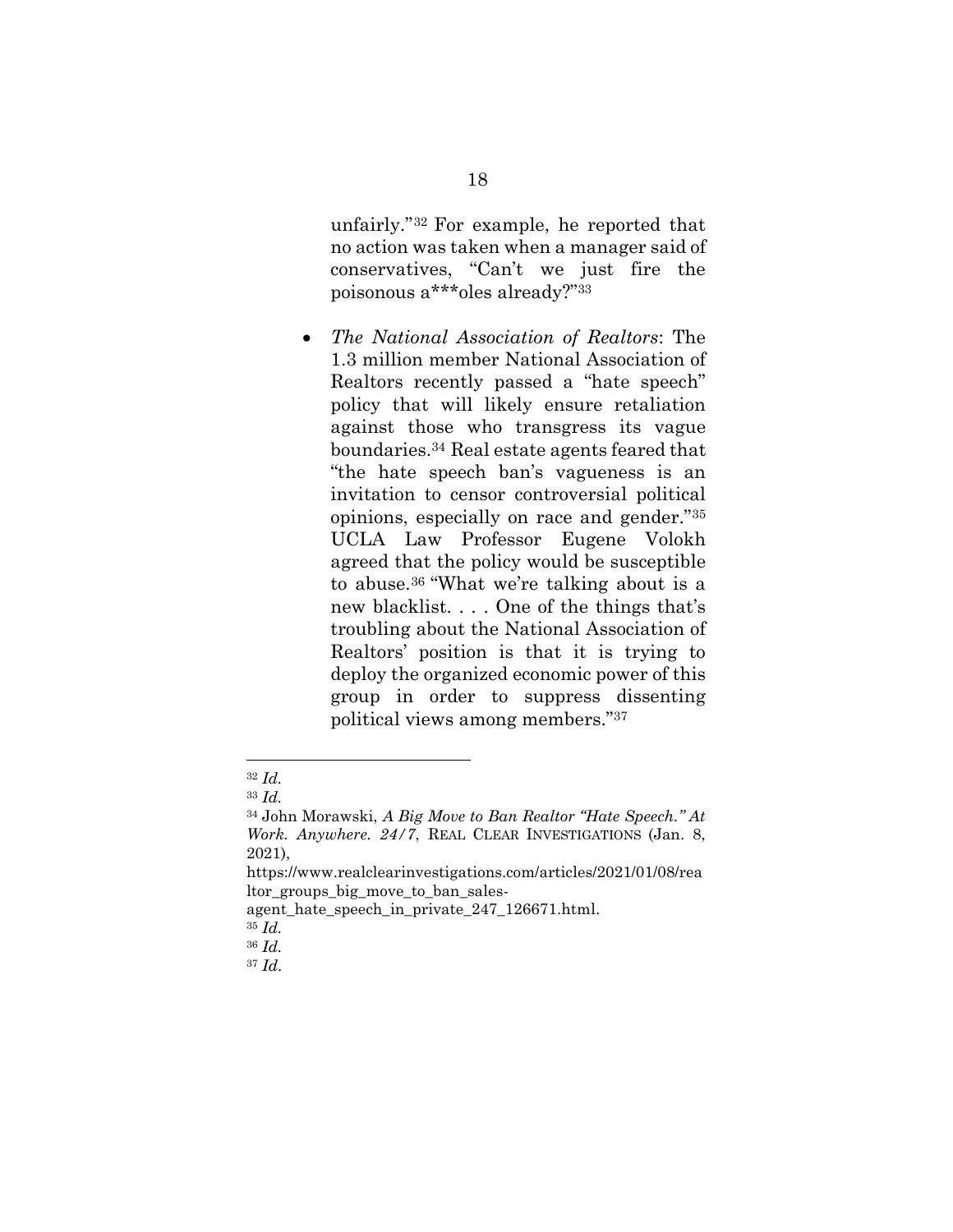- *Civics Analytics*: Civics Analytics fired David Shor, a data analyst, after he retweeted<sup>38</sup> a summary of a Princeton paper "arguing that nonviolent civil-rights protests had, in the 1960s, been more politically effective than violent ones." <sup>39</sup> The tweet coincided with mass protests over George Floyd's death, and a Twitter mob pressed for Shor's termination.<sup>40</sup>
- *New York City Literary Agency*: A New York City Literary Agency terminated its employee, Collen Oefelein, after learning that she had used Parler and another conservative social media platform, Gab.<sup>41</sup> The agency's president, tweeted this explanation of the firing decision: "[O]ne of our agents has been using the social media platforms Gab and Parler. We do not condone this activity, and we apologize to

<sup>38</sup> (((David Shor))) (@davidshor), TWITTER (May. 28, 2020, 9:29 AM),

https://twitter.com/davidshor/status/1265998625836019712.

<sup>39</sup> Yascha Mounk, *Stop Firing the Innocent*, ATLANTIC (June 27, 2020), https://www.theatlantic.com/ideas/archive/2020/06/stopfiring-innocent/613615/.

<sup>40</sup> *Id.*

<sup>41</sup> Meghan Roos, *Agent Fired from Literary Agency for Using Parler and Gab*, NEWSWEEK (Jan. 26, 2021, 6:38 PM), https://www.newsweek.com/agent-fired-literary-agency-usingparler-gab-1564687.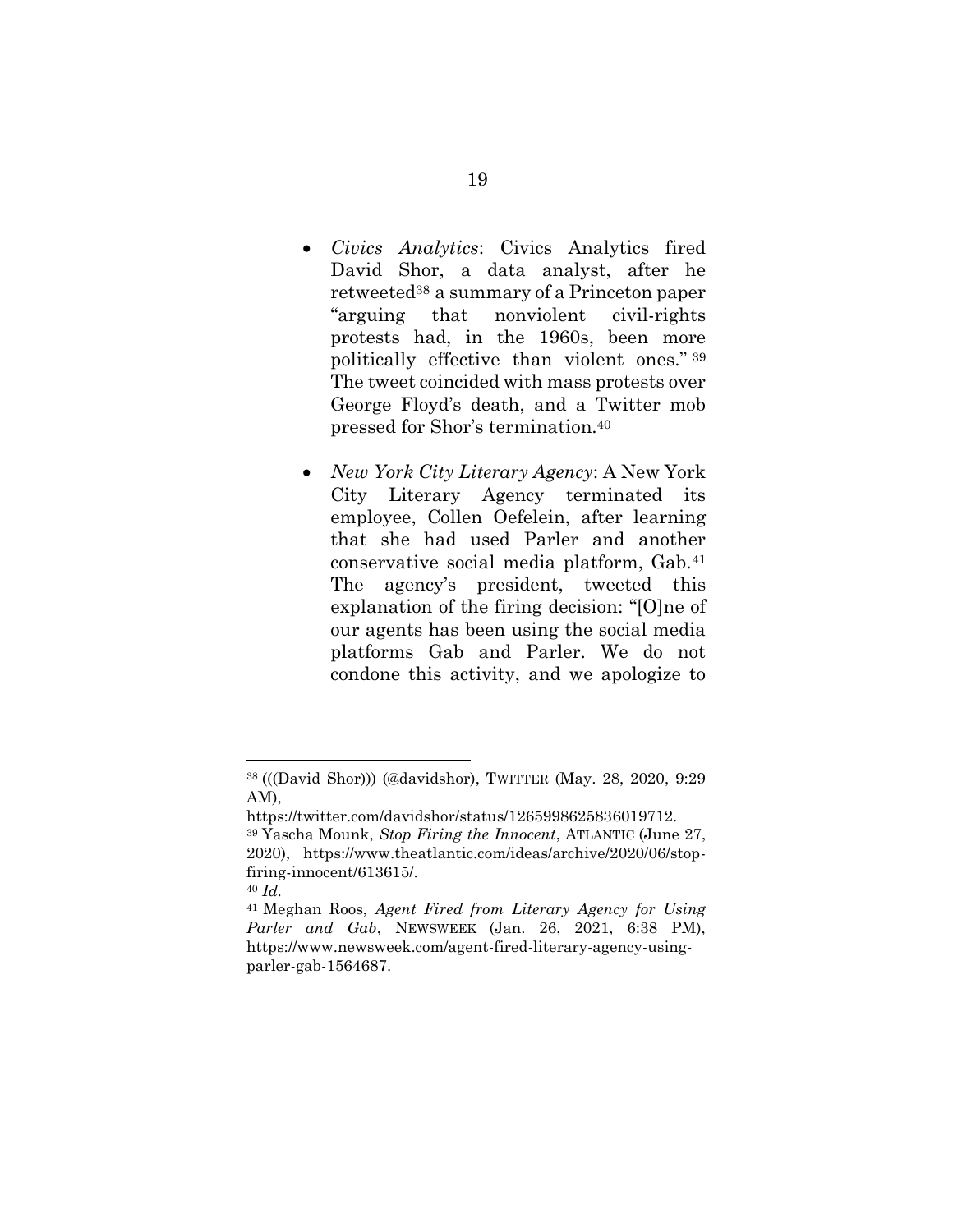anyone who has been affected or offended by this."<sup>42</sup>

### <span id="page-25-0"></span>*3. Boycotts*

- *Goya Foods*: In July of 2020, Goya Foods was the target of a massive boycott campaign after its CEO, Robert Unanue, attended a White House event in which President Trump signed the Hispanic Prosperity Initiative.  $43$  After the event, Unanue praised the president, saying, "We're all truly blessed at the same time to have a leader like President Trump, who is a builder." <sup>44</sup> Immediately thereafter, on social media, people began to urge boycotts and issue threats.<sup>45</sup>
- *Taking Care of Babies*: Cara Dumaplin is a baby sleep expert, known on the Internet under the name Taking Cara Babies. <sup>46</sup> Details of her donations to Trump's campaigns were spread across social

<sup>42</sup> *Id.*

<sup>43</sup> Cache McClay, *Goya Foods: Hispanic Brand Faces Boycott for Praising Trump*, BBC NEWS (July 10, 2020), https://www.bbc.com/news/world-us-canada-53371392. <sup>44</sup> *Id.*

<sup>45</sup> *Id.*

<sup>46</sup> Rebecca Jennings, *What Happened When a Beloved Mom Influencer Donated to Trump*, VOX (Jan. 27, 2021, 1:40 PM), https://www.vox.com/the-goods/22252360/taking-cara-babiestrump-instagram-donation-drama.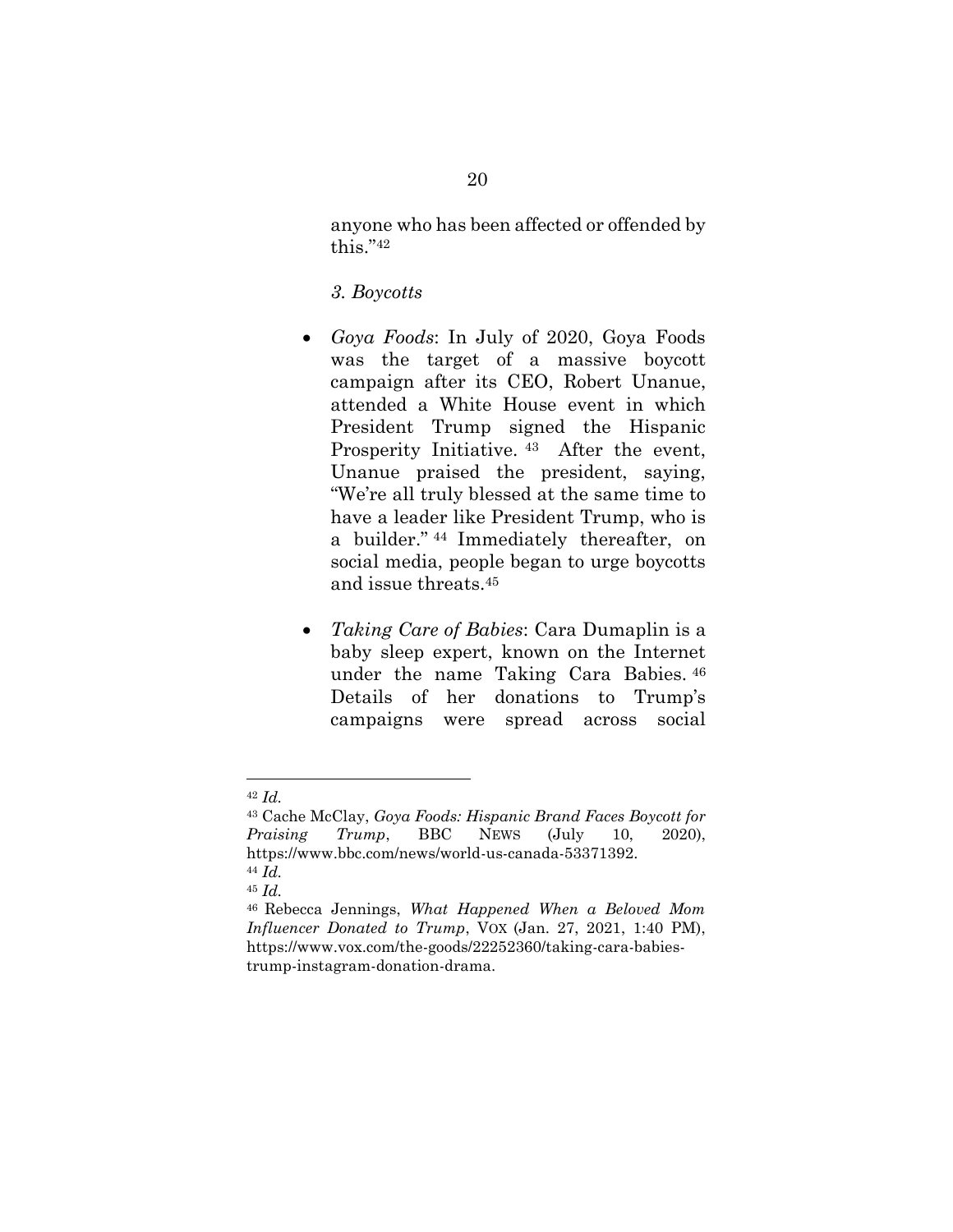media. <sup>47</sup> Some parents found the Trump donation news "devastating."<sup>48</sup> In addition to demands for boycotts, a number of individuals demanded refunds from Dumaplin. <sup>49</sup> Vox magazine reported how "disappointed progressive parents are feeling."<sup>50</sup>

## *4. Educational Institutions*

- Nathaniel Hiers, a math professor at University of North Texas, was fired after criticizing the dogma of micro-aggressions. 51
- Sonya Duhé, the Dean of Arizona State University's Walter Cronkite School of Journalism and Mass Communication, was fired for "a tweet praying for 'the good police officers who keep us safe.'" 52
- "Rae'Lee Klein, a  $\parallel$  journalist at the Walter Cronkite School's Blaze Radio," was

<sup>47</sup> *Id.*

<sup>48</sup> *Id.*

<sup>49</sup> *Id.* 

<sup>50</sup> *Id.*

<sup>51</sup> George Leef, *Math Professor Mocks a Leftist Belief and Gets Fired,* JAMES G. MARTIN CTR. FOR ACAD. RENEWAL, (May 1, 2020), https://www.jamesgmartin.center/2020/05/mathprofessor-mocks-a-leftist-belief-and-gets-fired/. <sup>52</sup> Brian Anderson, *Cancel Culture Comes to Cronkite*, NAT'L REV. (Sep. 12, 2020, 6:30 AM), https://www.nationalreview.com/2020/09/cancel-culturecronkite-school-journalism-caves-student-

activists/?itm\_source=parsely-api.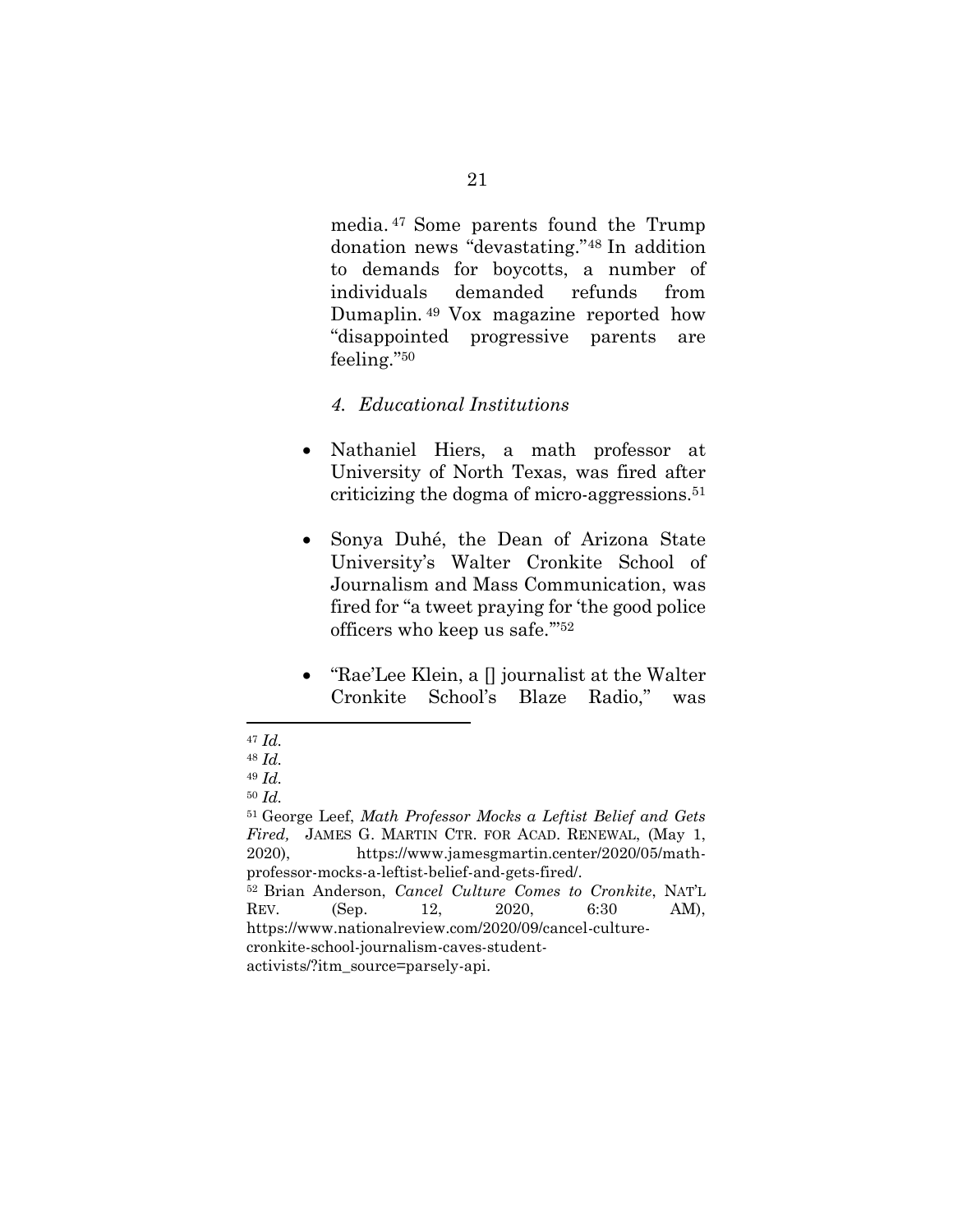removed as station manager for a tweet providing the factual background for Jacob Blake's warrant after his death.<sup>53</sup>

- A Massachusetts High School fired David Flynn, its head football coach, after Flynn challenged the social justice curriculum being taught in place of a world history curriculum in his daughter's world history class.<sup>54</sup> Flynn was informed that he would no longer serve as football coach because of his "philosophical differences" with the school.<sup>55</sup>
- Evergreen Elementary School fired Amy Sacks who had served for 20 years as both a teacher and a principal. <sup>56</sup> During the civil

<sup>53</sup> *Id.* 

<sup>54</sup> Chrissy Clark, *High School Football Coach Fired For Privately Questioning Black Lives Matter Curricula,* DAILY WIRE (February 19, 2021), https://www.dailywire.com/news/highschool-football-coach-fired-for-privately-questioning-black-livesmatter-

curricula?utm\_campaign=dw\_newsletter&utm\_medium=email &\_hsmi=111900241&\_hsenc=p2ANqtz-

<sup>8</sup>PtbvERpmsU4toJxuKAXCVeZpSUxeDVgL\_S9U8kHP7Qq\_7V TF\_4Sebz73dXVDKaqTxijnRfiG8FJL9gwkaiZNB2zv0hA&utm\_ content=insiders&utm\_source=housefile.

<sup>55</sup> *Id*.

<sup>56</sup> James Gordon, *Elementary School Principal is Suing School District After Being Fired for Sharing Conservative Memes on Her Facebook Page Where She Said She'd Rather Vote for a Potato Than Joe Biden*, DAILY MAIL (Dec. 8, 2020, 10:22 PM), https://www.dailymail.co.uk/news/article-9033021/Elementaryschool-principal-tells-fired-sharing-anti-Biden-conservativememes.html.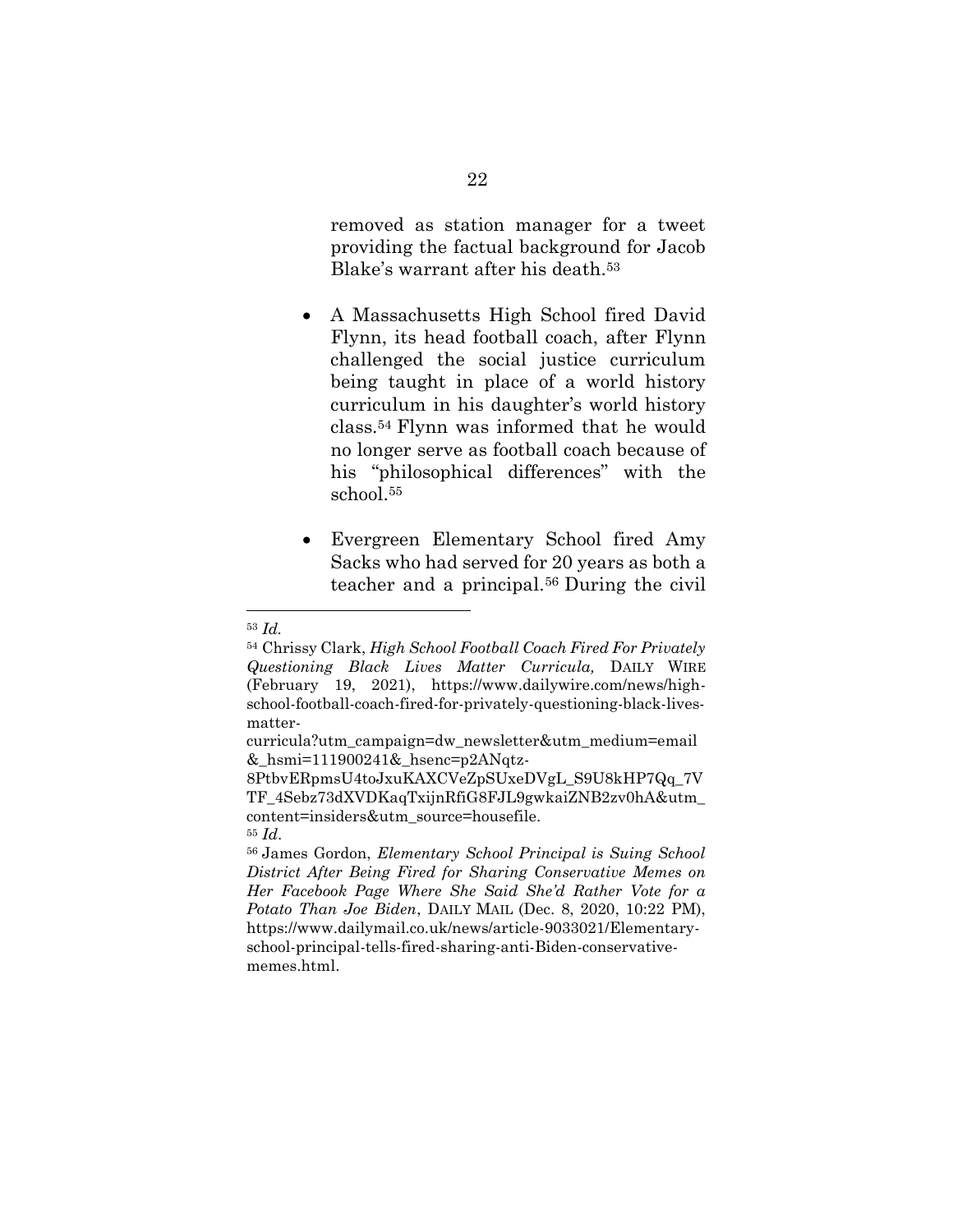unrest of the summer of 2020, she posted a variety of political memes to Facebook, such as a post declaring Democrats Chuck Schumer and House Speaker Nancy Pelosi as being "The Virus." <sup>57</sup> Another post declared her preference to vote for a potato rather than Joseph Biden. <sup>58</sup> The school district superintendent told Sacks the posts were "offensive, unacceptable, and unprofessional" and terminated Sacks. 59

### *5. Retaliation by Government Officials*

Officials at the highest levels of American government have promoted harassment and retaliation against those with disfavored political views.

> • Doxing by the Obama 2012 Reelection Campaign.

Former President Obama's 2012 reelection campaign created a website entitled "Keeping GOP Honest," which publicly revealed the names of "eight private citizens who had given money to [Mitt Romney], accusing them all of being 'wealthy individuals with less-than-reputable records.'" <sup>60</sup> The site "singled out" each of the men, "subject[ing them]

l

<sup>57</sup> *Id.*

<sup>58</sup> *Id.*

<sup>59</sup> *Id.*

<sup>60</sup> Kimberly Strassel*, The Intimidation Game: How The Left Is Silencing Free Speech*, 314 (2016).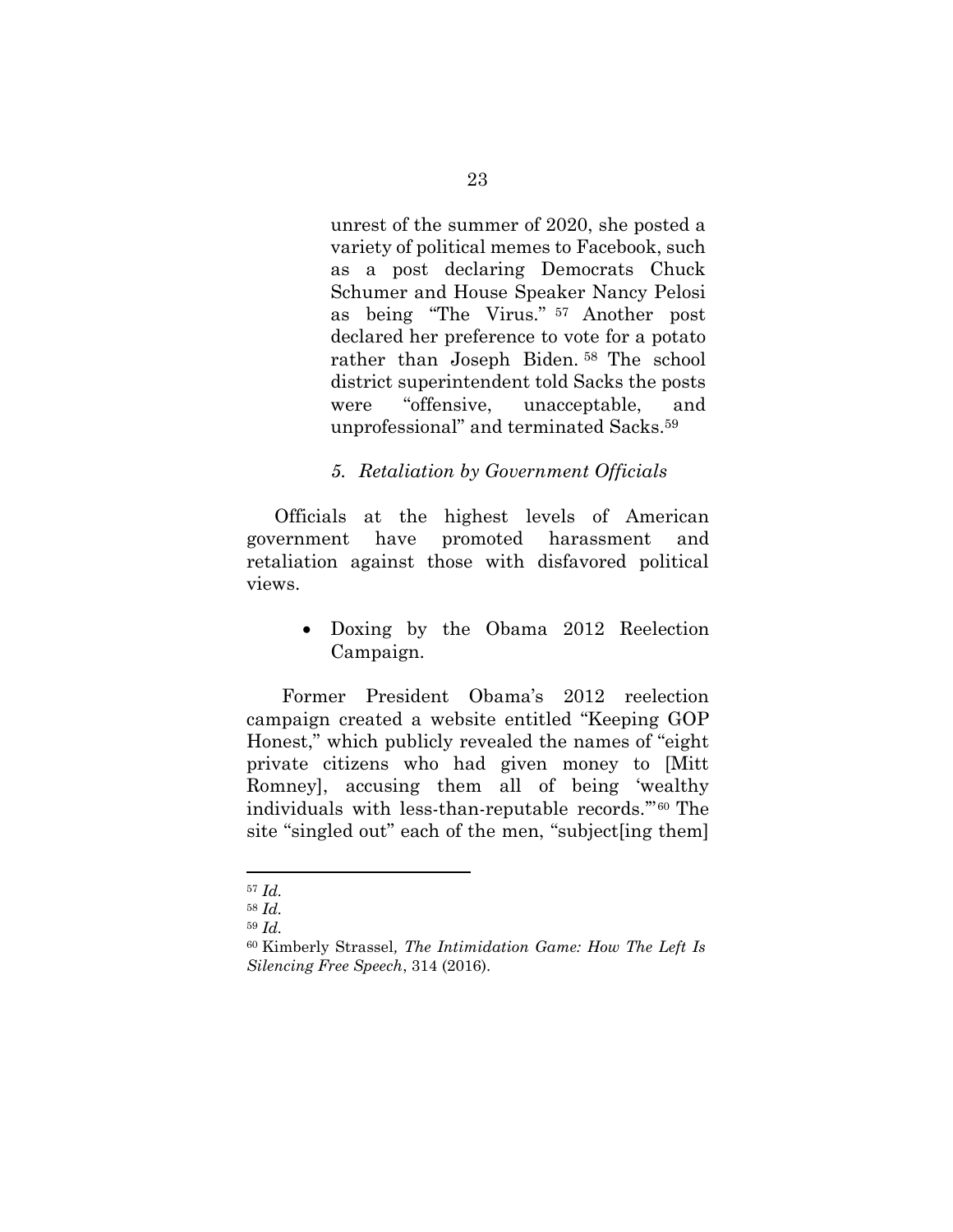to slurs and allegations," after "bluntly claim[ing] that [they] were 'betting against America.'"<sup>61</sup> The site even went so far as to "outright accuse[] 'quite a few' of the men as having been 'on the wrong side of the law' and succeeding at 'the expense of so many Americans."<sup>62</sup>

Frank VanderSloot, a sixty-three-year-old businessman from Idaho Falls, was accused of being "litigious, combative and a bitter foe of the gay rights movement." 63 Shortly thereafter, VanderSloot discovered that an investigator was "digging to unearth his divorce records." <sup>64</sup> A month later, VanderSloot was "selected for examination" by the IRS, and two weeks following this, he received a notice from the Department of Labor, informing him that it was going to audit his business. <sup>65</sup> As reporter, Kimberly Strassel, concluded, the clear message that was sent to current or potential donors: "Donate money to Romney, and you are fair government game."<sup>66</sup>

• IRS Retaliation Against Tea Party Groups

Tea Party groups were "fair government game" for retaliatory treatment by the IRS in 2010. On May 14, 2013, the Inspector General of the U.S. Treasury

<sup>61</sup> *Id.* at 314–15.

<sup>62</sup> *Id.* at 315.

<sup>63</sup> *Id.*

<sup>64</sup> Kimberly A. Strassel, *Strassel: Obama's Enemies List — Part II*, WALL ST. J. (July 19, 2012, 7:20 PM), https://www.wsj.com/articles/SB10000872396390444464304577 537233908744496.

<sup>65</sup> *Id.*

<sup>66</sup> *Id*.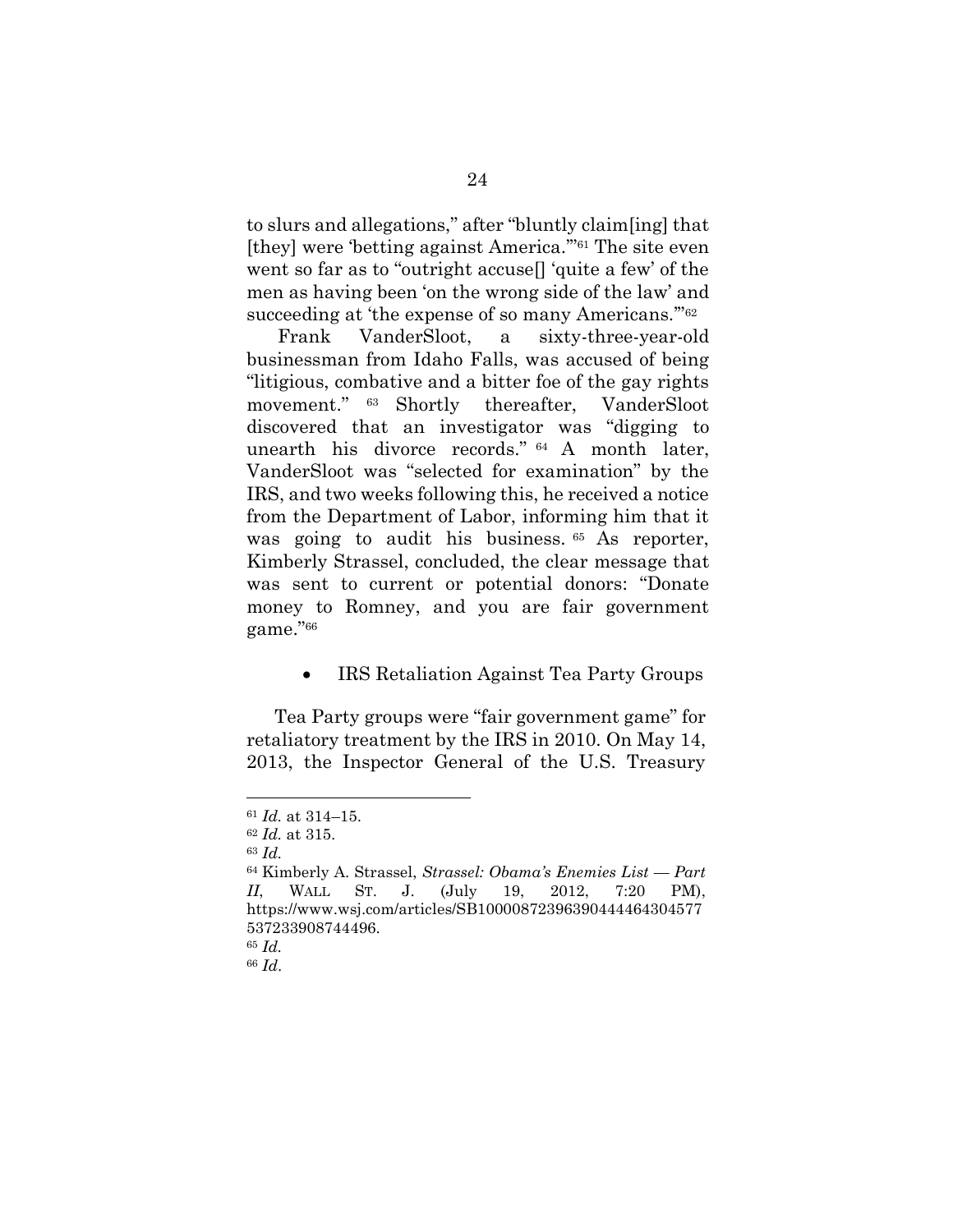released a report that detailed how the IRS had "singled out" conservative groups who had applied for tax-exempt status.<sup>67</sup> The report found that in early 2010, the IRS "began using inappropriate criteria" "that identified for review Tea Party and other organizations . . . based upon their names or policy positions." <sup>68</sup> Additionally, several of these "organizations received requests for additional information . . . that included unnecessary, burdensome questions (*e.g.*, lists of past and future donors)." <sup>69</sup> Although initially reported as only involving "low-level employees at an office in Cincinnati," it became evident that IRS officials in "Washington, D.C., and two other offices" were jointly involved in the effort to target conservative groups.<sup>70</sup>

Further, the IRS developed a "Be On the Look Out" list, which served to "flag" certain applications, including those that mentioned "patriots," those that

<sup>67</sup> *New Documents Reveal Top Obama IRS Official Admitted Cincinnati Office Targeted Groups Based on 'Guilt by Association'*, JUD. WATCH (Nov. 16, 2016), https://www.judicialwatch.org/press-releases/new-documentsreveal-top-obama-irs-official-admitted-cincinnati-officetargeted-office-targeted-groups-based-guilt-association.

<sup>68</sup> Treasury Inspector Gen. for Tax Admin., 2013-10-053, *Inappropriate Criteria Were Used to Identify Tax-Exempt Applications for Review*, (May 14, 2013), https://www.treasury.gov/tigta/auditreports/ 2013reports/201310053fr.pdf.

<sup>69</sup> *Id.*

<sup>70</sup> Meghashyam Mali, *Report: IRS Officials in Washington Involved in Targeting Tea Party*, HILL (May 14, 2013, 11:19 AM), https://thehill.com/blogs/blog-briefing-room/news/299495 report-irs-officials-in-washington-involved-in-targeting-teaparty.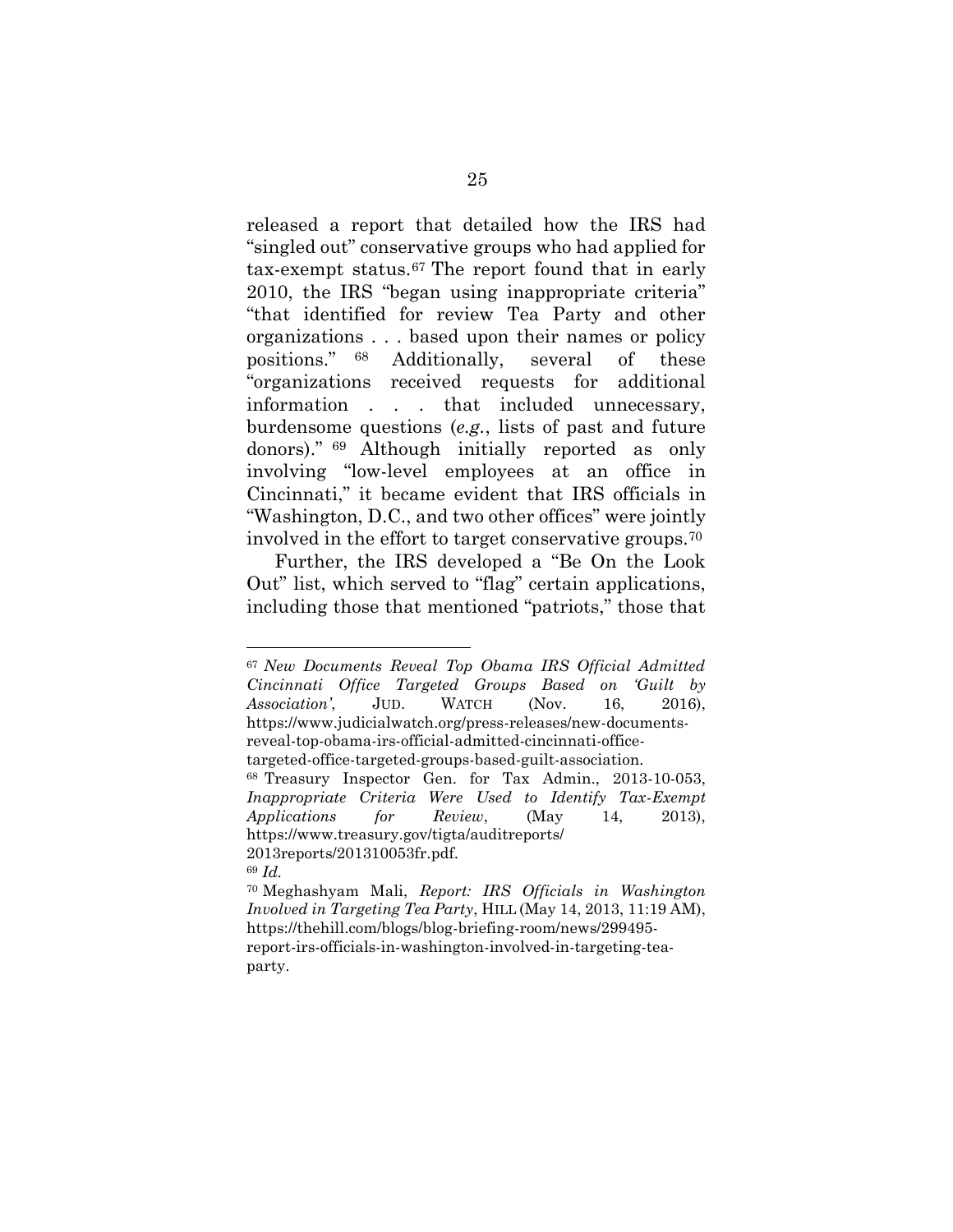"advocated education about the U.S. Constitution and the Bill of Rights," those that "advocat[ed] . . . to 'make America a better place to live," and those that "criticized how the country [was] being run."<sup>71</sup> IRS screeners were also "instructed to treat 'progressive' groups differently from 'tea party' groups," which allowed "applications of progressive groups [to] be approved on the spot by line agents, while those of tea-party groups could not."<sup>72</sup> Following a series of a lawsuits, the IRS eventually issued an apology to the plaintiffs, <sup>73</sup> but the chilling effect of the IRS's conduct cannot be gainsaid.

- Members of Congress Endorse Harassment
- o *Congresswoman Maxine Waters (D-CA)* told a crowd during a 2018 rally in Los Angeles that "if you see anybody from [President Trump's] Cabinet in a restaurant, in a department store, at a gasoline station, you get out and you create a crowd. And you push back on them. And

<sup>71</sup> Dana Bash & Chelsea J. Carter, *Obama Says Some IRS Employees 'Failed,' Orders Accountability*, CNN (May 15, 2013, 9:00 AM), https://www.cnn.com/2013/05/14/politics/irsconservative-targeting/index.html.

<sup>72</sup> Eliana Johnson, *'Lookout List' Not Much Broader than Originally Thought, Contrary to Reports*, NAT'L REV. (June 25, 2013, 3:01 AM), https://www.nationalreview.com/corner/lookoutlist-not-much-broader-originally-thought-contrary-reportseliana-johnson.

<sup>73</sup> Emily Cochrane, *Justice Department Settles with Tea Party Groups After I.R.S. Scrutiny*, N.Y. TIMES (Oct. 26, 2017), https://www.nytimes.com/2017/10/26/us/politics/irs-tea-partylawsuit-settlement.html.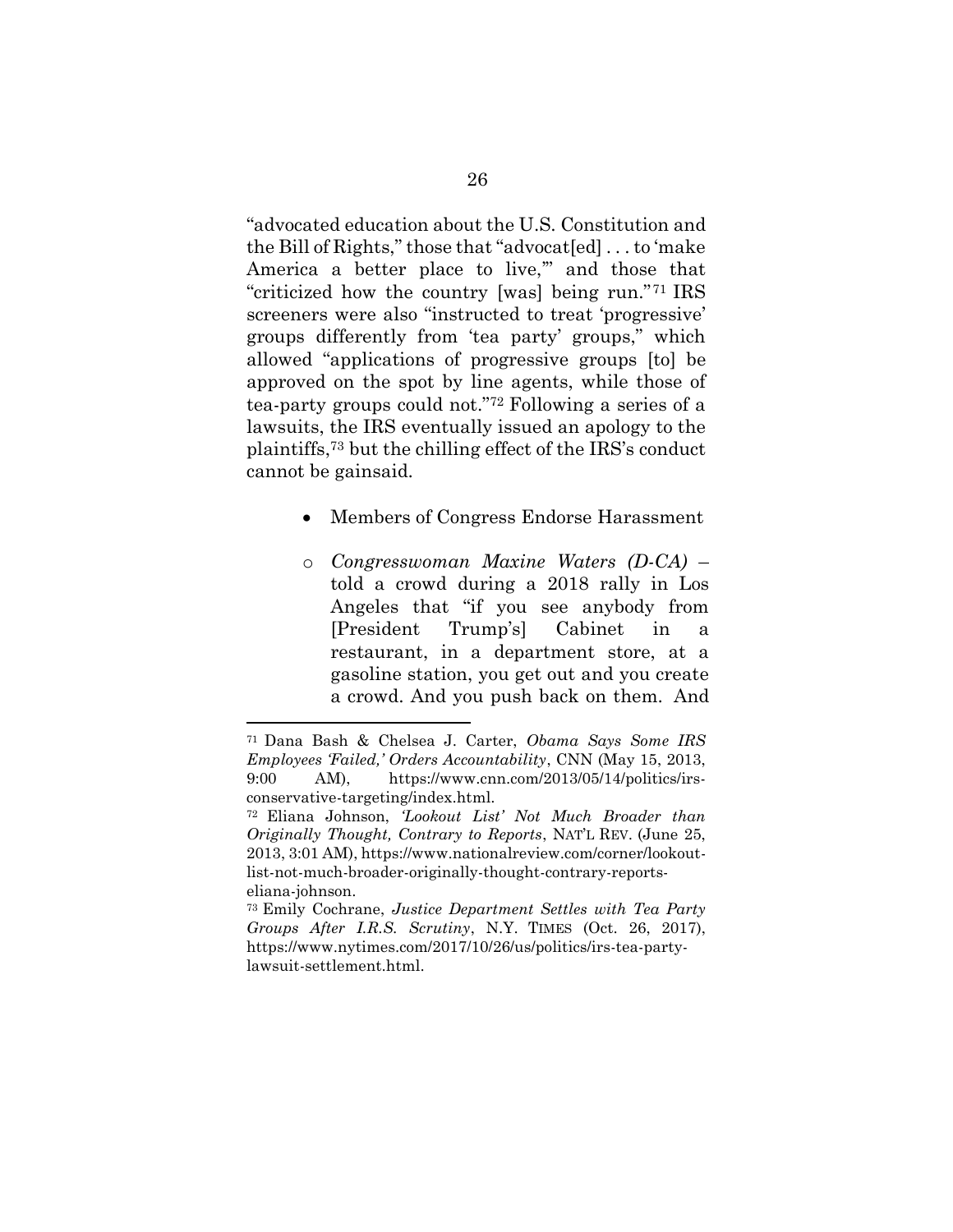you tell them they're not welcome anymore, anywhere." <sup>74</sup> Waters later appeared on MSNBC "saying [that] she ha[d] 'no sympathy' for members of the Trump Administration" and that "[t]he people are going to . . . absolutely harass them until they decide that they're going to tell the President, 'No, I can't hang with you."<sup>75</sup>

In that timeframe, several high-level government officials, including the Secretary of Homeland Security, a White House adviser, and the President's press secretary were the targets of public harassment and threats.<sup>76</sup>

> o *Representative Joaquin Castro (D-TX)* posted on Twitter the names and businesses

<sup>74</sup> James Ehrlich, *Maxine Waters Encourages Supporters to Harass Trump Administration Officials*, CNN (June 25, 2018, 2:02 PM), https://www.cnn.com/2018/06/25/politics/maxinewaters-trump-officials/index. html.

<sup>75</sup> *Id.*

<sup>76</sup> *E.g.* Matt Richardson, *Sarah Sanders Heckled by Red Hen Owner Even After Leaving, Mike Huckabee Says*, FOX NEWS (June 25, 2018), https://www.foxnews.com/politics/sarahsanders-heckled-by-red-hen-owner-even-after-leaving-mike-

huckabee-says; Jessica Chasmar, *Protestors Descend on Kirstjen Nielsen's Home: 'No Justice, No Sleep',* WASH. TIMES (June 22, 2018),

https://www.washingtontimes.com/news/2018/jun/22/protestersdescend-kirstjen-nielsens-home-no-justi/; Nikki Schwab, *Protestor Yells 'Fascist' at Stephen Miller Dining in Mexican Restaurant*, N.Y. POST (June 20, 2018, 4:15 PM), https://nypost.com/2018/06/20/protester-yells-fascist-atstephen-miller-dining-in-mexican-restaurant/.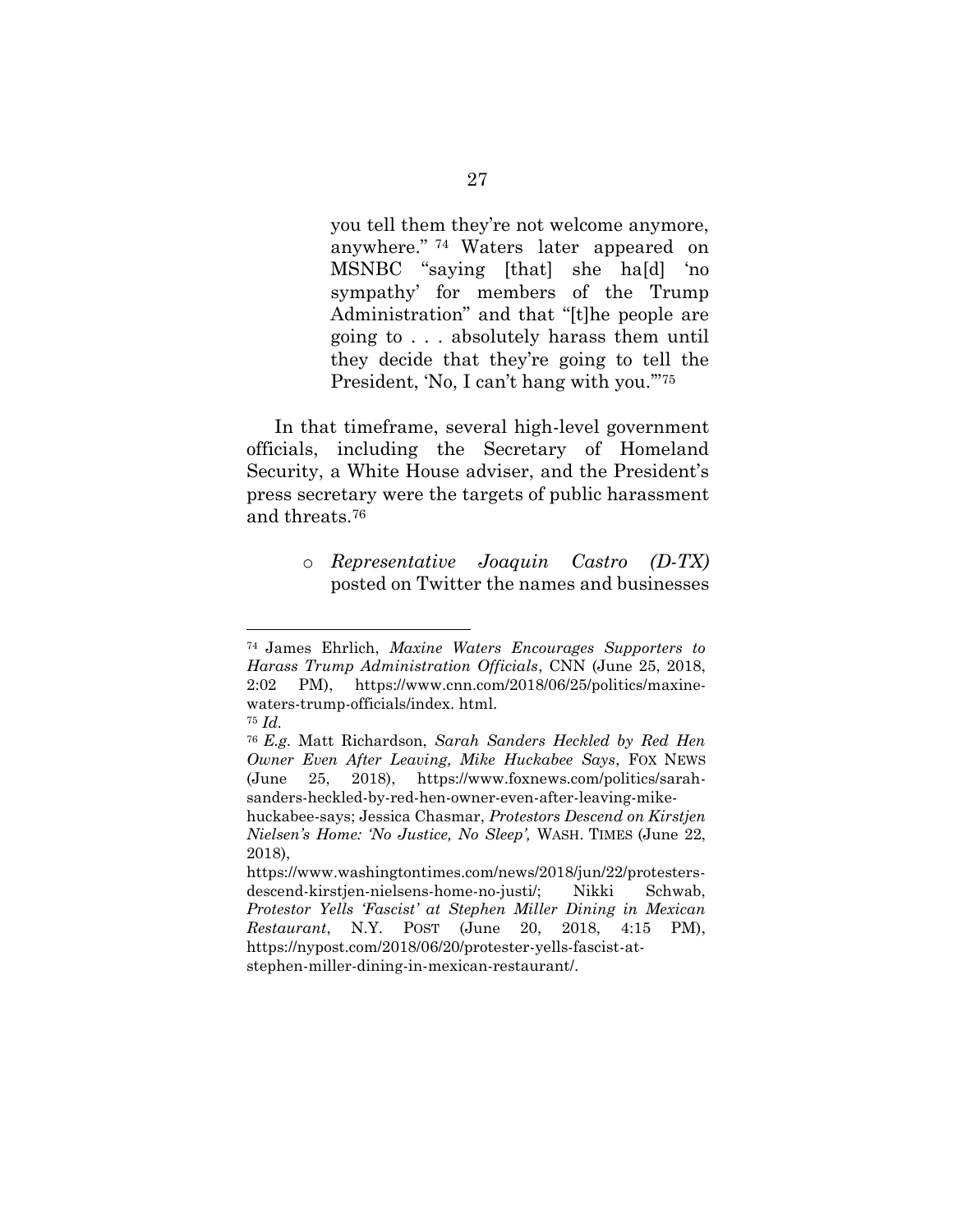of 44 individuals in San Antonio who were maximum donors to President Trump's 2020 campaign.<sup>77</sup> The tweet read: "Sad to see so many San Antonians as 2019 maximum donors to Donald Trump — the owner of @BillMillerBarBQ, owner of the @Historic Pearl, realtor Phyllis Browning, etc. Their contributions are fueling a campaign of hate that labels Hispanic immigrants as 'invaders.'"<sup>78</sup>

One of the donors targeted, Israel Fogiel, stated that the release of his information felt like an "attack" on those who contributed to President Trump's 2020 campaign and that he felt "scared" that "people [were] going to come to attack [him and his wife]."79 Donald Kuyrkendall, another named donor, shared similar concerns for the "safety of [his] three grandchildren." <sup>80</sup> Rep. Castro did not back down, tweeting that what he said was "true," and that the

<sup>77</sup> Croucher, *supra* not[e 18.](#page-20-1)

<sup>78</sup> Joaquin Castro (@Castro4Congress), TWITTER (Aug. 5, 2019, 11:13 PM), https://twitter.com/Castro4Congress/ status/1158576680182718464.

<sup>79</sup> Weekend Edition Sunday, *Trump Donor Responds to Name Being Publicized*, NPR at 1:20 (Aug. 11, 2019, 8:04 AM), https://www.npr.org/2019/08/11/750244752/trump-donorresponds-to-name-being-publicized.

<sup>80</sup> Fredreka Schouten, *Uproar Over Trump Donations Sparks Fresh Debate About Disclosure*, CNN (Aug. 10, 2019, 11:14 AM), https://www.cnn.com/2019/08/09/politics/equinox-joaquincastro-trump-donors.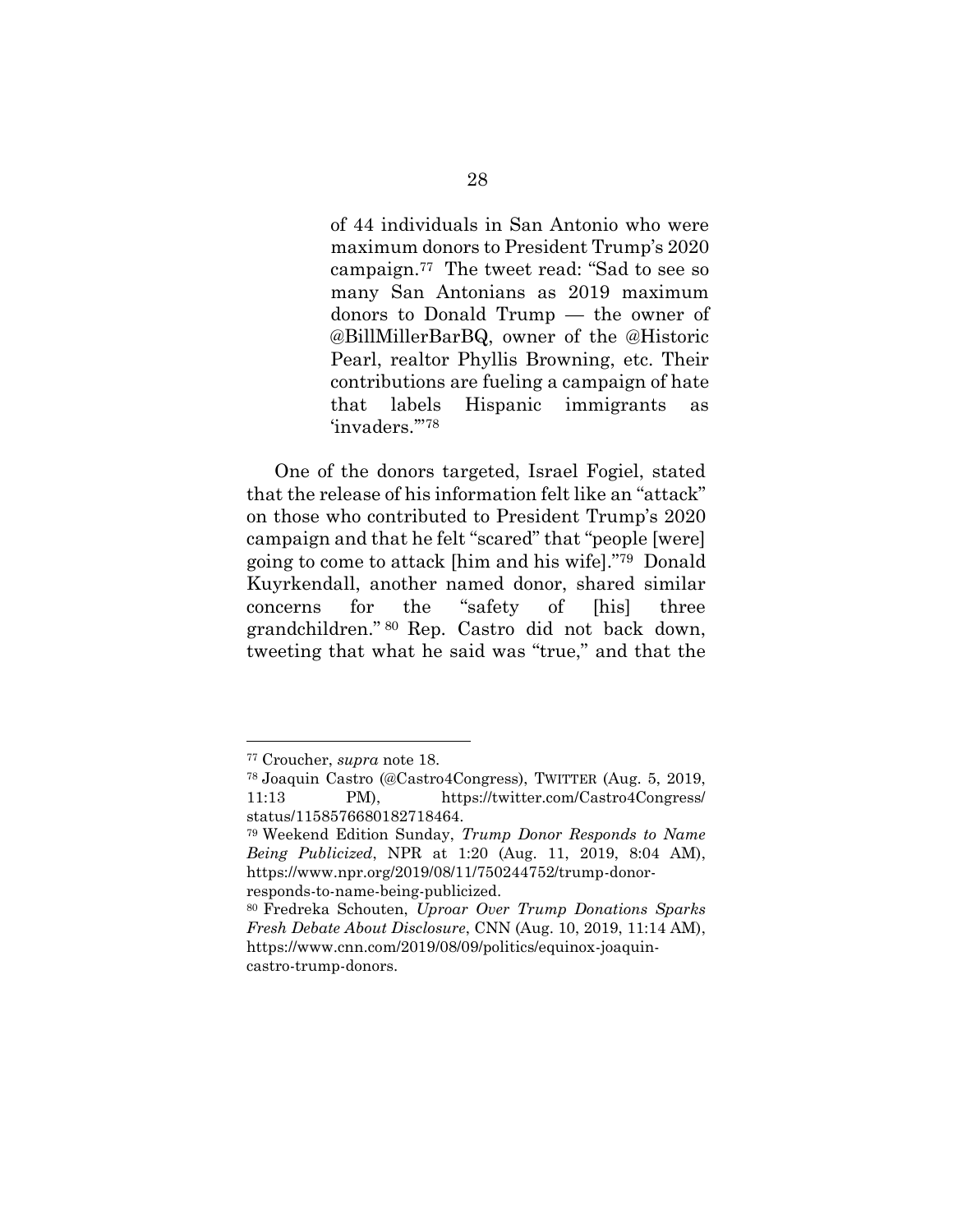donor's contributions are "dangerous" for "brownskinned immigrants."<sup>81</sup>

- o *Representative Rashida Tlaib (D-MI)* supported Castro's doxing, tweeting that "[t]he public needs to know who funds racism."<sup>82</sup>
- o *Julian Castro, former Obama cabinet minister and presidential candidate,* endorsed the boycott campaign against Goya Foods. He said Americans should "think twice before buying their products" given that their CEO had praised "a president who villainizes and maliciously attacks Latinos for political gain."<sup>83</sup>
- o *Representative Alexandria Ocasio-Cortez*  $(D-NY)$  – endorsed the Goya boycott.<sup>84</sup>

<sup>81</sup> Joaquin Castro (@Castro4Congress), TWITTER (Aug. 6, 2019, 5:57 PM), https://twitter.com/ Castro4Congress/status/1158859581063389190.

<sup>82</sup> Rashida Tlaib (@Rashida Tlaib), TWITTER (Aug. 6, 2019, 5:49 PM),

https://twitter.com/rashidatlaib/status/1158902885532540930?l ang=en.

<sup>83</sup> Julian Castro (@JulianCastro), TWITTER (July 9, 2020, 6:09 PM),

https://twitter.com/JulianCastro/status/1281349684754370561. <sup>84</sup> Alexis Benveniste, *Goya CEO Names Alexandria Ocasio-Cortez "Employee of the Month," Claiming Her Tweets Boosted Sales*, CNN BUS. (Dec. 8, 2020, 1:45 PM), https://www.cnn.com/2020/12/08/business/goya-aoc-employeeof-the-month/index.html; McClay, *supra* note [43.](#page-25-0)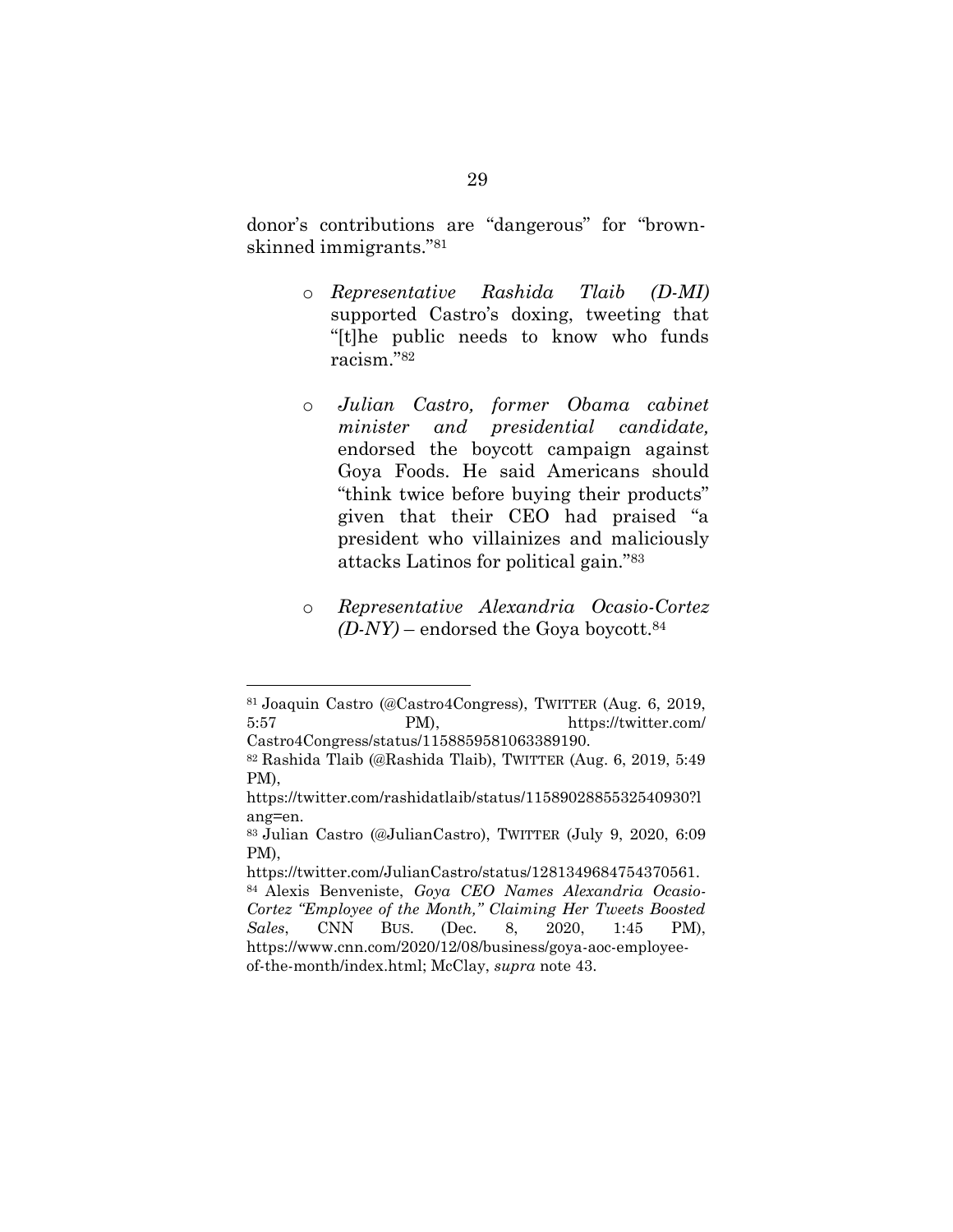This is just a sampling of what could easily be a far more lengthy list. It is undeniable that, nowadays, exposure as a donor or supporter of disfavored causes or persons, particularly those on the conservative or traditional side of the spectrum, is like having a target painted on one's back.

During the reconstruction era, Blacks and Republicans were targets. *See United Brotherhood of Carpenters & Joiners v. Scott*, 463 U.S. 825, 836 (1983). Later, it was civil rights activists. *See NAACP v. Button*, 371 U.S. 415, 430–31 (1963). Today it is conservatives. But no matter who the victims may be, the First Amendment must stand as a bulwark against the exposure of all citizens to such reprisals.